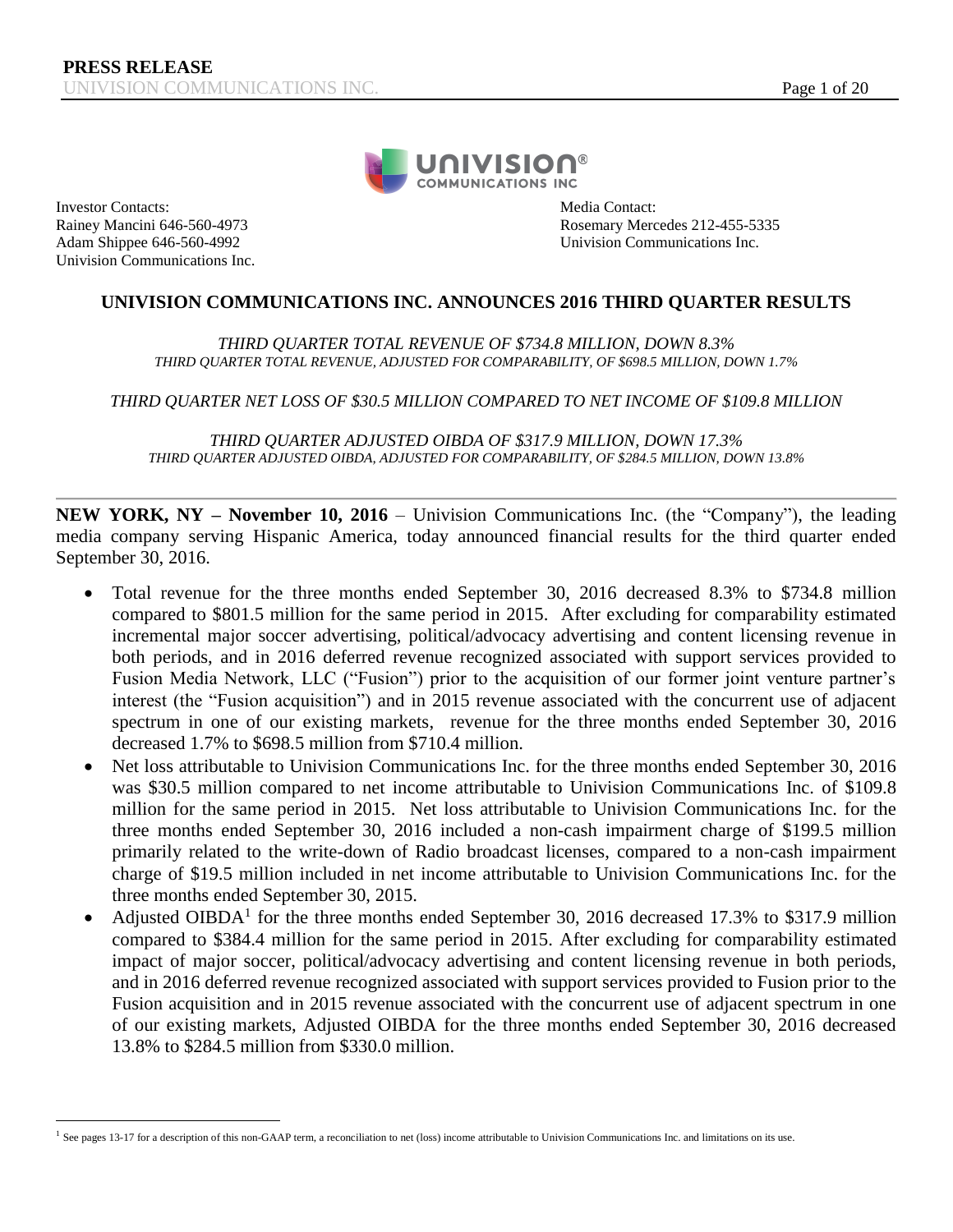"UCI continued to make significant investments in content and distribution in the quarter to engage a younger, more diverse audience," said Randy Falco, president and CEO of Univision Communications Inc. "Our strategic investments over the last few years have more than doubled our digital monthly uniques among U.S. Hispanics. The diversification of our content offerings across our Digital platforms, including digital acquisitions, and growth in our TV and Radio platforms has led to a 37% year-over-year increase in our average monthly unduplicated media consumers to an estimated nearly 89 million in the first nine months of this year. Univision remains the heartbeat of Hispanic America, now serving a rapidly evolving audience with a variety of programming, in multiple languages and across various distribution platforms."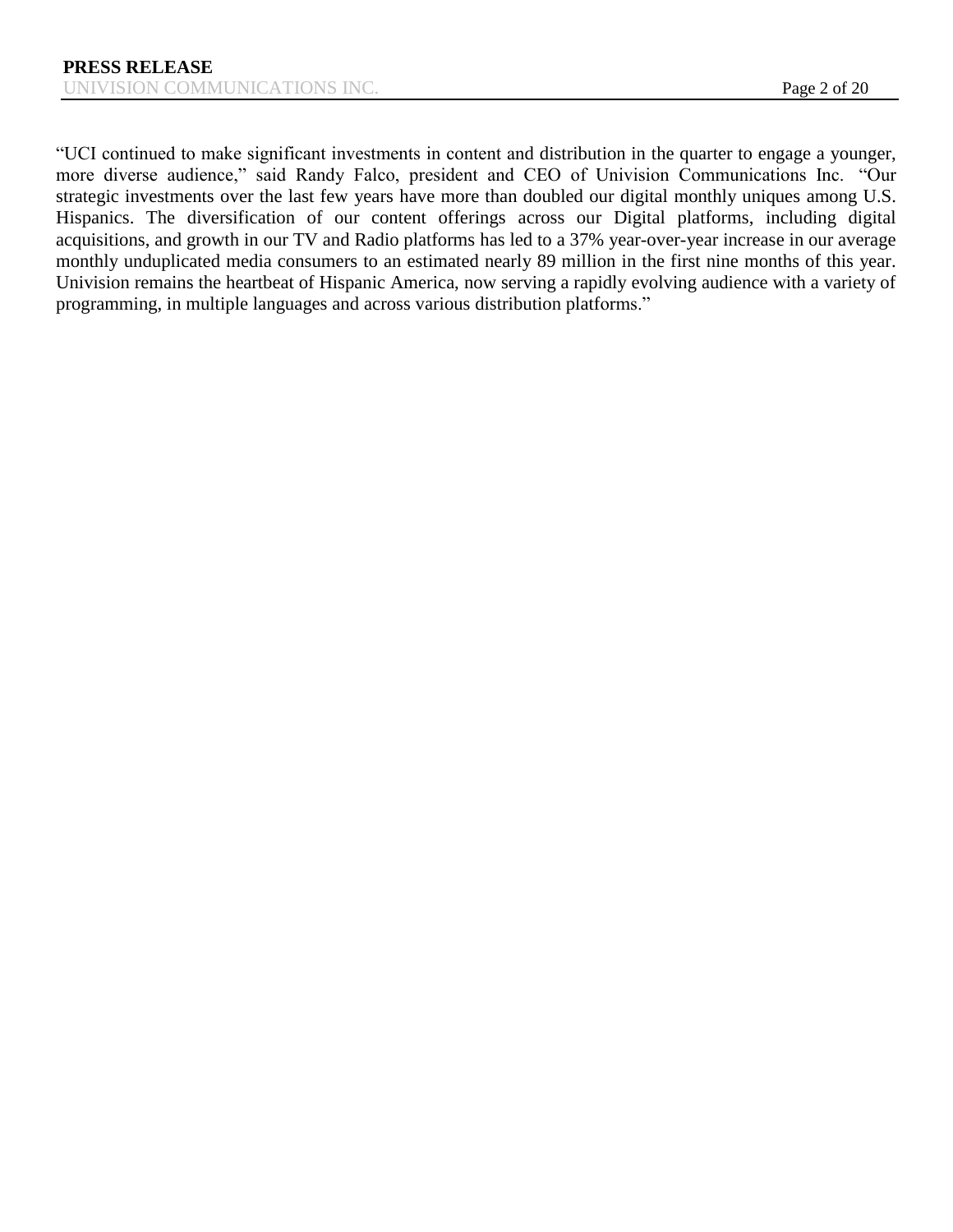### The following tables set forth the Company's financial performance for the three months ended September 30, 2016 and  $2015^2$ :

#### (Unaudited, in thousands)

 $\overline{a}$ 

|                                                   |              | TULAI INCYCHUC<br>Three months ended September 30, |  |                   |                         |    |                |                       |                   |                      |          |              |         |  |  |
|---------------------------------------------------|--------------|----------------------------------------------------|--|-------------------|-------------------------|----|----------------|-----------------------|-------------------|----------------------|----------|--------------|---------|--|--|
|                                                   | Consolidated |                                                    |  |                   |                         |    |                | <b>Media Networks</b> | Radio             |                      |          |              |         |  |  |
|                                                   |              | 2016                                               |  | 2015              | $%$ Var                 |    | 2016           |                       | 2015              | $%$ Var              | 2016     | 2015         | $%$ Var |  |  |
| <b>Total Revenue</b><br>Major Soccer <sup>3</sup> |              | 734.800<br>300                                     |  | 801,500<br>22,100 | $(8.3)\%$<br>$(98.6)\%$ | \$ | 663,500<br>300 |                       | 727,400<br>22,100 | (8.8)%<br>$(98.6)\%$ | \$71,300 | 74,100<br>S. | (3.8)%  |  |  |
| Political/Advocacy                                |              | 10,500                                             |  | 7,400             | 41.9%                   |    | 7,300          |                       | 4,900             | 49.0%                | 3,200    | 2,500        | 28.0%   |  |  |
| Content Licensing                                 |              | 5,800                                              |  | 35,600            | $(83.7)\%$              |    | 5,800          |                       | 35,600            | $(83.7)\%$           |          |              |         |  |  |
| Adj. Spectrum Rev. <sup>4</sup>                   |              |                                                    |  | 26,000            | (100.0)%                |    | $\overline{a}$ |                       | 26,000            | $(100.0)\%$          |          |              |         |  |  |
| Other revenue <sup>5</sup><br>Adjusted for        |              | 19,700                                             |  |                   |                         |    | 19,700         |                       |                   |                      |          |              |         |  |  |
| Comparability <sup>6</sup>                        |              | 698,500                                            |  | 710,400           | (1.7)%                  |    | 630,400        |                       | 638,800           | 1.3)%                | \$68,100 | 71,600       | (4.9)%  |  |  |

**Total Revenue**

|                                            | Three months ended September 30. |              |            |         |                       |            |          |              |        |  |  |  |  |  |  |
|--------------------------------------------|----------------------------------|--------------|------------|---------|-----------------------|------------|----------|--------------|--------|--|--|--|--|--|--|
|                                            |                                  | Consolidated |            |         | <b>Media Networks</b> | Radio      |          |              |        |  |  |  |  |  |  |
|                                            | 2016                             | 2015         | $%$ Var    | 2016    | 2015                  | % Var      | 2016     | 2015         | % Var  |  |  |  |  |  |  |
| <b>Total Ad Revenue</b>                    | 477,800                          | 517.700      | (7.7)%     | 409,000 | 447,300               | $(8.6)$ %  | \$68,800 | 70,400       | (2.3)% |  |  |  |  |  |  |
| Major Soccer <sup>3</sup>                  | 300                              | 22,100       | $(98.6)\%$ | 300     | 22,100                | $(98.6)\%$ |          |              |        |  |  |  |  |  |  |
| Political/Advocacy                         | 10,500                           | 7,400        | 41.9%      | 7.300   | 4,900                 | 49.0%      | 3,200    | 2,500        | 28.0%  |  |  |  |  |  |  |
| Adjusted for<br>Comparability <sup>6</sup> | 467,000                          | 488,200      | (4.3)%     | 401,400 | 420,300               | (4.5)%     | \$65,600 | 67,900<br>S. | (3.4)% |  |  |  |  |  |  |

#### **Non-Advertising Revenue Three months ended September 30,**

**Total Advertising Revenue**

|                                 | Consolidated |  |         |            |         | <b>Media Networks</b> | Radio       |         |  |       |            |
|---------------------------------|--------------|--|---------|------------|---------|-----------------------|-------------|---------|--|-------|------------|
|                                 | 2016         |  | 2015    | % Var      | 2016    | 2015                  | % Var       | 2016    |  | 2015  | % Var      |
| Non-Ad Revenue                  | 257,000      |  | 283,800 | (9.4)%     | 254,500 | 280,100               | (9.1)%      | \$2,500 |  | 3.700 | $(32.4)\%$ |
| Content Licensing               | 5,800        |  | 35,600  | $(83.7)\%$ | 5,800   | 35,600                | $(83.7)\%$  |         |  |       |            |
| Adj. Spectrum Rev. <sup>4</sup> |              |  | 26,000  | (100.0)%   |         | 26,000                | $(100.0)\%$ |         |  |       |            |
| Other revenue <sup>5</sup>      | 19,700       |  |         |            | 19,700  |                       |             |         |  |       |            |
| Adjusted for                    |              |  |         |            |         |                       |             |         |  |       |            |
| Comparability <sup>6</sup>      | 231.500      |  | 222,200 | 4.2%       | 229,000 | 218,500               | 4.8%        | \$2,500 |  | 3,700 | (32.4)%    |

 $2$  Revenue is subject to political cycles and advocacy campaigns and the timing of revenue recognition of certain content licensing agreements as content is delivered. In addition, major soccer tournaments, including Copa America Centenario and the Gold Cup, generate estimated incremental revenue in the periods in which the programming airs from advertisers who purchase both major soccer and other advertising, and result in such advertisers shifting the timing within a year for their purchase of other advertising from periods in which the major soccer programming does not air.

<sup>&</sup>lt;sup>3</sup> 2016 includes estimated incremental advertising revenue generated from the Copa America Centenario soccer tournament and 2015 includes estimated incremental advertising revenue generated from the Gold Cup soccer tournament.

<sup>&</sup>lt;sup>4</sup> In the third quarter of 2015, the Company entered into an agreement with a major mobile telecommunications company consenting to the concurrent use of adjacent spectrum in one of the Company's existing markets.

<sup>5</sup> Deferred revenue recognized associated with support services provided to Fusion prior to the Fusion acquisition.

<sup>6</sup> Total Revenue, Total Advertising Revenue and Non-Advertising Revenue, adjusted to allow for comparability between periods of the operating performance of the Company's business, exclude the estimated incremental revenue of the Copa America Centenario and the Gold Cup soccer tournaments, the impacts of political/advocacy, content licensing revenue, deferred revenue recognized associated with support services provided to Fusion prior to the Fusion acquisition, and revenue associated with the concurrent use of adjacent spectrum in one of our existing markets, as applicable.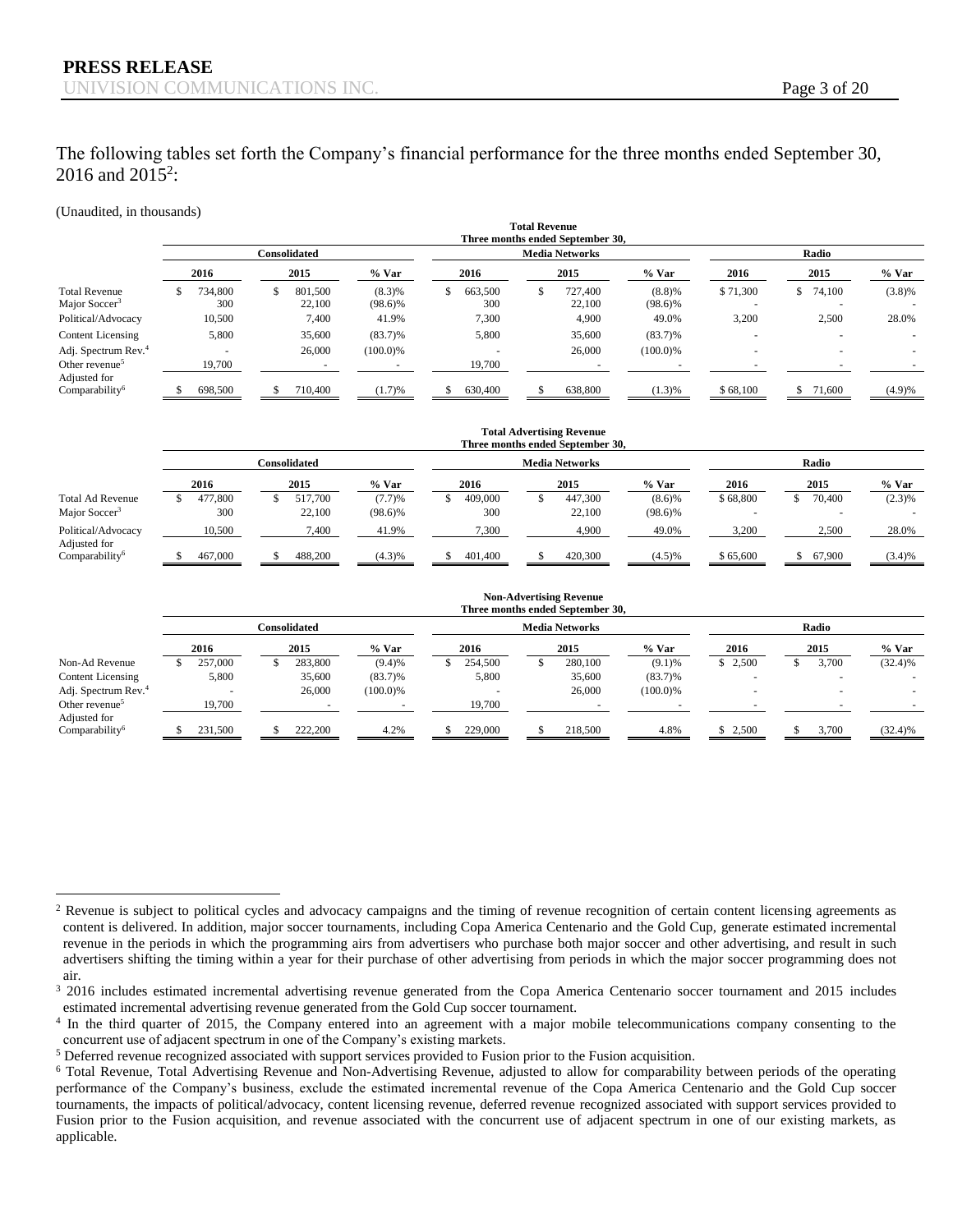| (Unaudited,<br>in thousands) |          | Three months ended September 30, |            | Bank Credit Adjusted OIBDA <sup>7</sup><br>Three months ended September 30, |                                                     |            |            |            |            |
|------------------------------|----------|----------------------------------|------------|-----------------------------------------------------------------------------|-----------------------------------------------------|------------|------------|------------|------------|
|                              |          | <b>Adiusted OIBDA</b>            |            |                                                                             | <b>Adjusted OIBDA for Comparability<sup>8</sup></b> |            |            |            |            |
|                              | 2016     | 2015                             | % Var      | 2016                                                                        | 2015                                                | $%$ Var    | 2016       | 2015       | % Var      |
| Media Networks               | 317,700  | 383,800                          | (17.2)%    | 287.300                                                                     | 331,600                                             | $(13.4)\%$ | \$ 323,400 | \$ 386,400 | $(16.3)\%$ |
| Radio                        | 24,300   | 26,100                           | (6.9)%     | 21,300                                                                      | 23,900                                              | (10.9)%    | 24,300     | 26,400     | (8.0)%     |
| Corporate                    | (24,100) | (25,500)                         | (5.5)%     | (24,100)                                                                    | (25,500)                                            | (5.5)%     | (20,600)   | (21, 400)  | (3.7)%     |
| Consolidated                 | 317,900  | 384,400                          | $(17.3)\%$ | 284,500                                                                     | 330,000                                             | $(13.8)\%$ | \$327,100  | \$ 391,400 | $(16.4)\%$ |

### **Consolidated**

 $\overline{a}$ 

Advertising revenue was \$477.8 million for the three months ended September 30, 2016 compared to \$517.7 million for the three months ended September 30, 2015, a decrease of \$39.9 million or 7.7%. Advertising revenue in 2016 and 2015 included political/advocacy revenue of \$10.5 million and \$7.4 million, respectively, an increase of \$3.1 million primarily driven by revenue associated with the current election cycle. Advertising revenue in 2016 included estimated incremental Copa America Centenario advertising revenue of \$0.3 million. Advertising revenue in 2015 included estimated incremental Gold Cup advertising revenue of \$22.1 million. After excluding for comparability estimated major soccer advertising and political/advocacy advertising, advertising revenue was \$467.0 million for the three months ended September 30, 2016 compared to \$488.2 million for the three months ended September 30, 2015, a decrease of \$21.2 million or 4.3%.

Non-advertising revenue (which is primarily comprised of subscriber fee revenue, content licensing revenue and other contractual revenue) was \$257.0 million for the three months ended September 30, 2016 compared to \$283.8 million for the three months ended September 30, 2015, a decrease of \$26.8 million or 9.4%. Subscriber fee revenue was \$198.0 million for the three months ended September 30, 2016 compared to \$183.8 million for the three months ended September 30, 2015 an increase of \$14.2 million primarily due to contractual rate increases. Content licensing revenue was \$5.8 million for the three months ended September 30, 2016 compared to \$35.6 million for the three months ended September 30, 2015 a decrease of \$29.8 million primarily due to \$30.3 million related to the final satisfaction of a licensing agreement in 2015. Other contractual revenue was \$53.2 million for the three months ended September 30, 2016 compared to \$64.4 million for the three months ended September 30, 2015, a decrease of \$11.2 million. Other contractual revenue includes in 2016 the recognition of \$19.7 million of deferred revenue recognized associated with support services provided to Fusion prior to the Fusion acquisition and in 2015 revenue of \$26.0 million associated with the concurrent use of adjacent spectrum in one of our existing markets as well as other items.

Direct operating expenses related to programming, excluding variable program license fees, for the three months ended September 30, 2016 increased 1.7% to \$152.3 million from \$149.8 million for the three months ended September 30, 2015. The increase was primarily due to an increase in entertainment programming of \$14.1 million, an increase in news programming of \$9.5 million, an increase in sports programming of \$4.8 million and an increase in other programming costs of \$0.4 million partially offset by \$26.3 million related to the 2015 Gold Cup programming costs that did not recur in 2016.

<sup>&</sup>lt;sup>7</sup> See pages 13-17 for a description of this non-GAAP term, a reconciliation to net (loss) income attributable to Univision Communications Inc. and limitations on its use.

<sup>&</sup>lt;sup>8</sup> Adjusted OIBDA, adjusted to allow for comparability between periods of operating performance of the Company's business, exclude the estimated incremental impacts of the Copa America Centenario and the Gold Cup soccer tournaments, the impacts of political/advocacy, content licensing revenue, deferred revenue recognized associated with support services provided to Fusion prior to the Fusion acquisition, and revenue associated with the concurrent use of adjacent spectrum in one of our existing markets, as applicable.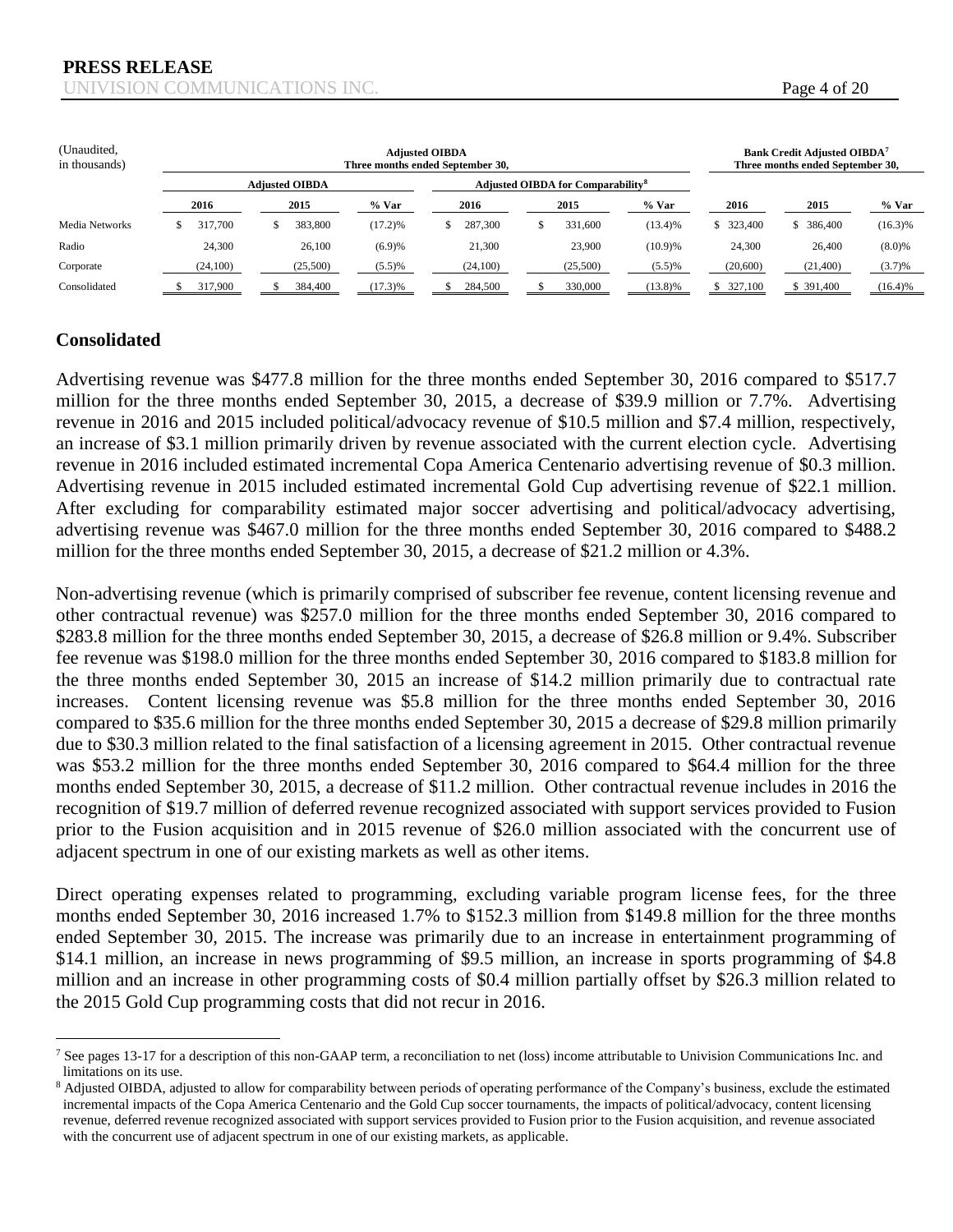Direct operating expenses related to the variable program license fees for the three months ended September 30, 2016 decreased 12.7% to \$69.2 million from \$79.3 million for the three months ended September 30, 2015 due to decreased revenue.

Other direct operating expenses for the three months ended September 30, 2016 increased 2.9% to \$21.5 million from \$20.9 million for the three months ended September 30, 2015.

Selling, general and administrative expenses for the three months ended September 30, 2016 decreased 3.4% to \$179.7 million from \$186.0 million for the three months ended September 30, 2015. The decrease was primarily driven by management fees that were incurred in 2015 which are no longer being incurred in 2016, partially offset by an increase in employee-related compensation costs, including share-based compensation costs, as well as the expenses of the acquired businesses.

### **Media Networks**

Total revenue for our Media Networks segment for the three months ended September 30, 2016 decreased 8.8% to \$663.5 million compared to \$727.4 million for the same period in 2015. The Copa America Centenario soccer tournament contributed approximately \$0.3 million of estimated incremental advertising revenue to our Media Networks segment total revenue for the three months ended September 30, 2016. The 2015 Gold Cup soccer tournament contributed approximately \$22.1 million of estimated incremental advertising revenue to our Media Networks segment total revenue for the three months ended September 30, 2015. After excluding for comparability estimated incremental major soccer advertising revenue, political/advocacy advertising revenue, and content licensing revenue in both periods and in 2016 revenue from the deferred revenue recognized associated with support services provided to Fusion prior to the Fusion acquisition and in 2015 revenue associated with the concurrent use of adjacent spectrum in one of our existing markets, total revenue for our Media Networks segment for the three months ended September 30, 2016, decreased 1.3% to \$630.4 million from \$638.8 million for the same period in 2015. In the third quarter we experienced weakness in the scatter market which was impacted by competing programming. We believe that advertisers who purchased both Copa America Centenario advertising and other advertising may have shifted the timing of their purchases to the second quarter from other periods within the year, including the third quarter. Additionally, we saw the shift of revenue for early 2016/2017 Upfront purchases of advertising that typically airs in September to later in the broadcast season. Acquisitions contributed approximately 2% of revenue to our third quarter 2016 Media Networks results.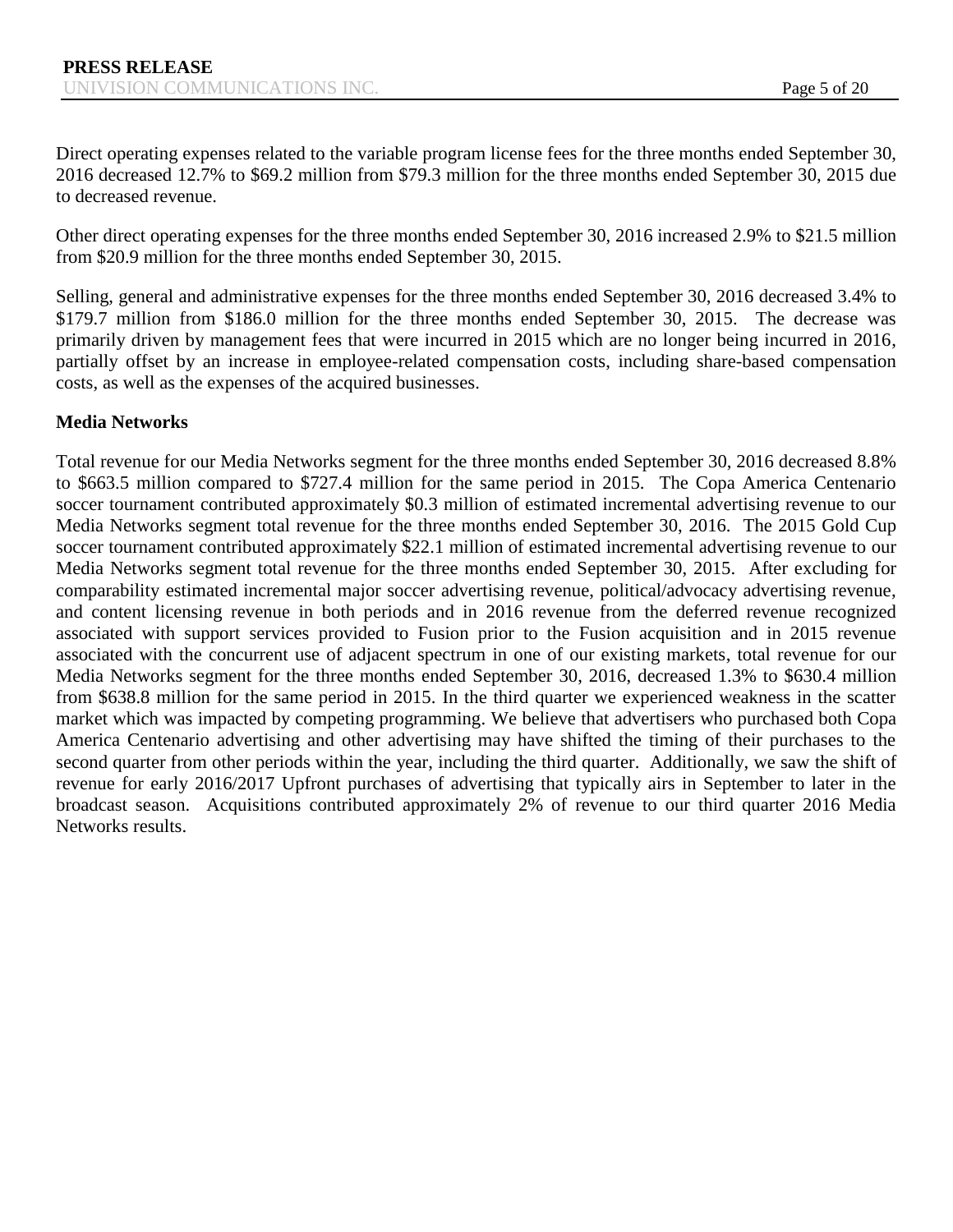The following table sets forth the Company's Media Networks segment advertising revenue for the three months ended September 30, 2016 and 2015:

| (Unaudited,<br>in thousands)                |           |                                    |            |           | <b>Total Media Networks Advertising Revenue</b><br>Three months ended September 30. |          |          |          |            |  |  |  |  |
|---------------------------------------------|-----------|------------------------------------|------------|-----------|-------------------------------------------------------------------------------------|----------|----------|----------|------------|--|--|--|--|
|                                             |           | <b>Consolidated Media Networks</b> |            |           | <b>Digital</b>                                                                      |          |          |          |            |  |  |  |  |
|                                             | 2016      | 2015                               | % Var      | 2016      | 2015                                                                                | $%$ Var  | 2016     | 2015     | $%$ Var    |  |  |  |  |
| Total Ad Revenue                            | \$409,000 | \$447,300                          | $(8.6)$ %  | \$380,300 | \$426,600                                                                           | (10.9)%  | \$28,700 | \$20,700 | 38.6%      |  |  |  |  |
| Major Soccer <sup>9</sup>                   | 300       | 22.100                             | $(98.6)\%$ | ۰         | 20,300                                                                              | (100.0)% | 300      | 1,800    | $(83.3)\%$ |  |  |  |  |
| Political/Advocacy                          | 7,300     | 4,900                              | 49.0%      | 6.300     | 4.700                                                                               | 34.0%    | .000     | 200      | 400.0%     |  |  |  |  |
| Adjusted for<br>Comparability <sup>10</sup> | \$401,400 | \$420,300                          | (4.5)%     | \$374,000 | \$401,600                                                                           | (6.9)%   | \$27,400 | \$18,700 | 46.5%      |  |  |  |  |

Media Networks non-advertising revenue (which is primarily comprised of subscriber fee revenue, content licensing revenue and other contractual revenue) was \$254.5 million for the three months ended September 30, 2016 compared to \$280.1 million for the three months ended September 30, 2015, a decrease of \$25.6 million or 9.1%. Subscriber fee revenue was \$198.0 million for the three months ended September 30, 2016 compared to \$183.8 million for the three months ended September 30, 2015 an increase of \$14.2 million primarily due to contractual rate increases. Content licensing revenue was \$5.8 million for the three months ended September 30, 2016 compared to \$35.6 million for the three months ended September 30, 2015 a decrease of \$29.8 million primarily due to the final satisfaction of a licensing agreement in 2015. Other contractual revenue included in 2016 deferred revenue recognized associated with support services provided to Fusion prior to the Fusion acquisition and in 2015 revenue associated with the concurrent use of adjacent spectrum in one of our existing markets as well as contractual revenue from other items. In total, other contractual revenue decreased \$10.0 million for the three months ended September 30, 2016 compared to the same period in 2015.

### **Radio**

 $\overline{a}$ 

Total revenue for our Radio segment for the three months ended September 30, 2016 decreased 3.8% to \$71.3 million compared to \$74.1 million for the same period in 2015. Excluding political/advocacy advertising revenue, total revenue for our Radio segment for the three months ended September 30, 2016, decreased 4.9% to \$68.1 million from \$71.6 million.

Advertising revenue for the Radio segment for the three months ended September 30, 2016 decreased 2.3% to \$68.8 million from \$70.4 million. Excluding political/advocacy advertising revenue, advertising revenue for our Radio segment for the three months ended September 30, 2016, decreased 3.4% to \$65.6 million from \$67.9 million primarily driven by a decrease in national advertising revenue.

Non-advertising revenue for the Radio segment for the three months ended September 30, 2016 (which was primarily comprised of other contractual revenue) decreased to \$2.5 million from \$3.7 million.

<sup>&</sup>lt;sup>9</sup> 2016 includes estimated incremental advertising revenue generated from the Copa America Centenario soccer tournament and 2015 includes estimated incremental advertising revenue generated from the Gold Cup soccer tournament.

<sup>&</sup>lt;sup>10</sup> Total Media Networks Advertising Revenue, adjusted to allow for comparability between periods of operating performance of the Company's business, exclude the estimated incremental revenue of the Copa America Centenario and the Gold Cup soccer tournaments and the impacts of political/advocacy.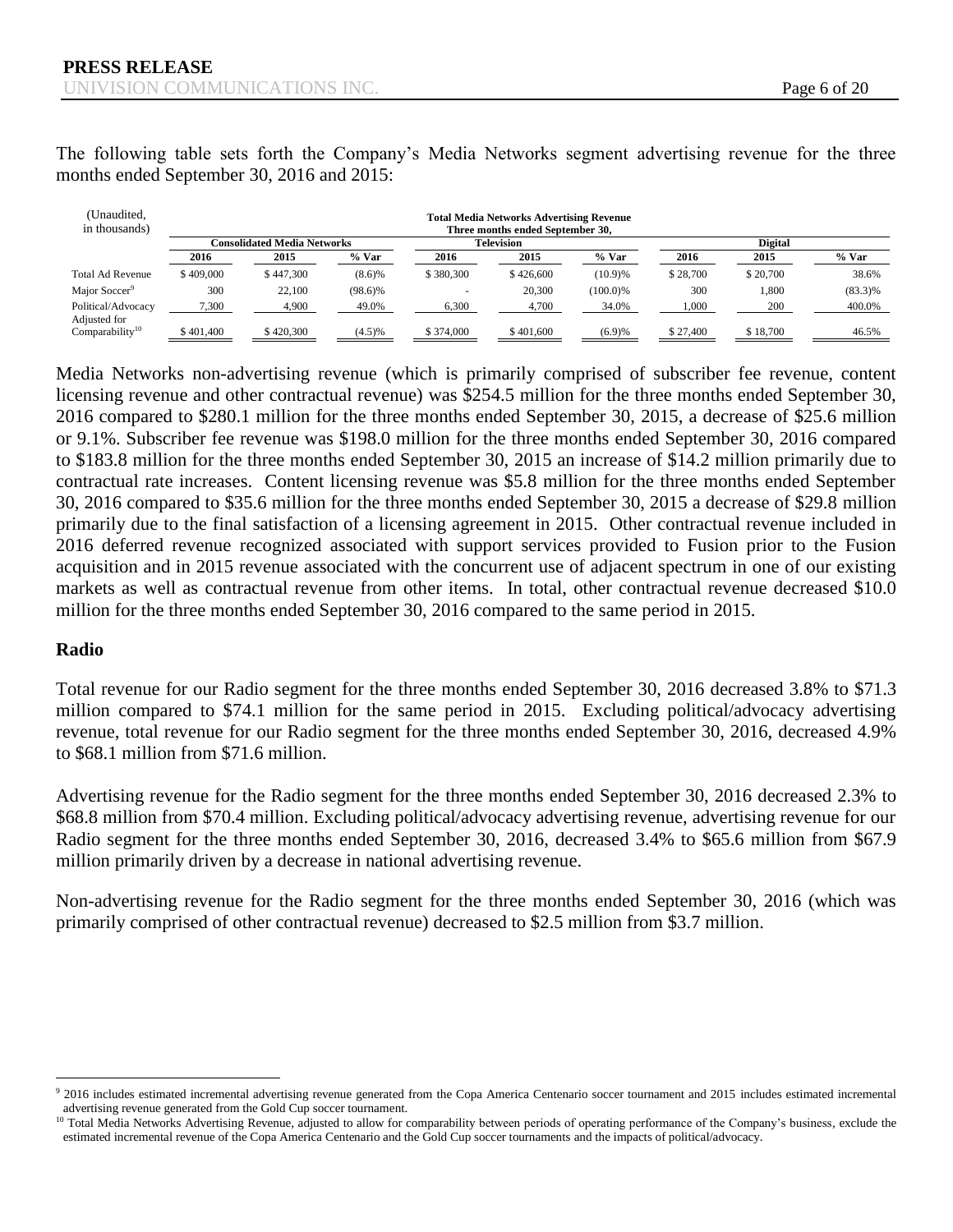### **Selected Cash Flow/Balance Sheet Information**

For the nine months ended September 30, 2016, cash flows provided by operating activities were \$348.2 million compared to \$128.4 million for the nine months ended September 30, 2015. Capital expenditures totaled \$63.2 million for the nine months ended September 30, 2016 and \$74.9 million for the nine months ended September 30, 2015. For the nine months ended September 30, 2016 we had proceeds from the sale of assets of \$102.3 million, primarily related to the sale of an office building in Los Angeles that included the leaseback of a portion of the space. As of September 30, 2016, total indebtedness, net of cash and cash equivalents was \$9.0 billion, a \$0.3 billion decrease from December 31, 2015. In the second quarter we redeemed \$415 million of our 8.5% senior notes due 2021 (the "2021 senior notes"). On October 14, 2016 we delivered a notice of redemption for the remaining \$400 million balance of the 2021 senior notes. We expect to use cash on hand and borrowings for the redemption.

### **CONFERENCE CALL**

Univision will conduct a conference call to discuss its third quarter financial results at 11:00 a.m. ET/8:00 a.m. PT on Thursday, November 10, 2016. To participate in the conference call, please dial (866) 547-1509 (within U.S.) or (920) 663-6208 (outside U.S.) fifteen minutes prior to the start of the call and provide the following pass code: 81802754. A playback of the conference call will be available beginning at 2:00 p.m. ET, Thursday, November 10, 2016, through Thursday, November 24, 2016. To access the playback, please dial (800) 585- 8367 (within U.S.) or (404) 537-3406 (outside U.S.) and enter reservation number 81802754.

### **About Univision Communications Inc.**

Univision Communications Inc. (UCI) is the leading media company serving Hispanic America. The Company, a leading content creator in the U.S., includes *Univision Network*, among the most-watched broadcast television network among U.S. Hispanics available in approximately 93% of U.S. Hispanic television households; *UniMás*, a leading Spanish-language broadcast television network available in approximately 87% of U.S. Hispanic television households; *Univision Cable Networks*, including *Galavisión*, the most-watched U.S. Spanish-language entertainment cable network, as well as *UDN* (*Univision Deportes Network*), the mostwatched U.S. Spanish-language sports cable network, *Univision tlnovelas*, a 24-hour Spanish-language cable network dedicated to telenovelas, *ForoTV*, a 24-hour Spanish-language cable network dedicated to international news, Fusion, a 24-hour English-language news and lifestyle TV and digital network, and an additional suite of cable offerings - *De Película, De Película Clásico, Bandamax, Ritmoson and Telehit*; Univision Television Group, which owns and operates 59 television stations in major U.S. Hispanic markets and Puerto Rico; digital properties consisting of online and mobile websites and apps, including *Univision.com*, the most visited Spanish-language website among U.S. Hispanics, *Univision Now*, a direct-to-consumer internet subscription service, *Uforia*, a music application featuring multimedia music content, *The Root*, a leading online news, opinion, and culture destination for African Americans, the Gizmodo Media Group, which includes the digital platforms, *Gizmodo*, *Jalopnik*, *Jezebel*, *Deadspin*, *Lifehacker* and *Kotaku*, which produce content related to technology, car culture, contemporary women's interests, sports, productivity and gaming, respectively, and a stake in *The Onion*, a leading comedy and news satire brand; and *Univision Radio*, the leading Spanishlanguage radio group in the U.S. which owns and operates 67 radio stations including stations in 16 of the top 25 U.S. Hispanic markets and Puerto Rico. UCI's assets also include a minority stake in *El Rey Network*, a 24 hour English-language general entertainment cable network. Headquartered in New York City, UCI has television network operations in Miami and television and radio stations and sales offices in major cities throughout the United States. For more information, please visit corporate.univision.com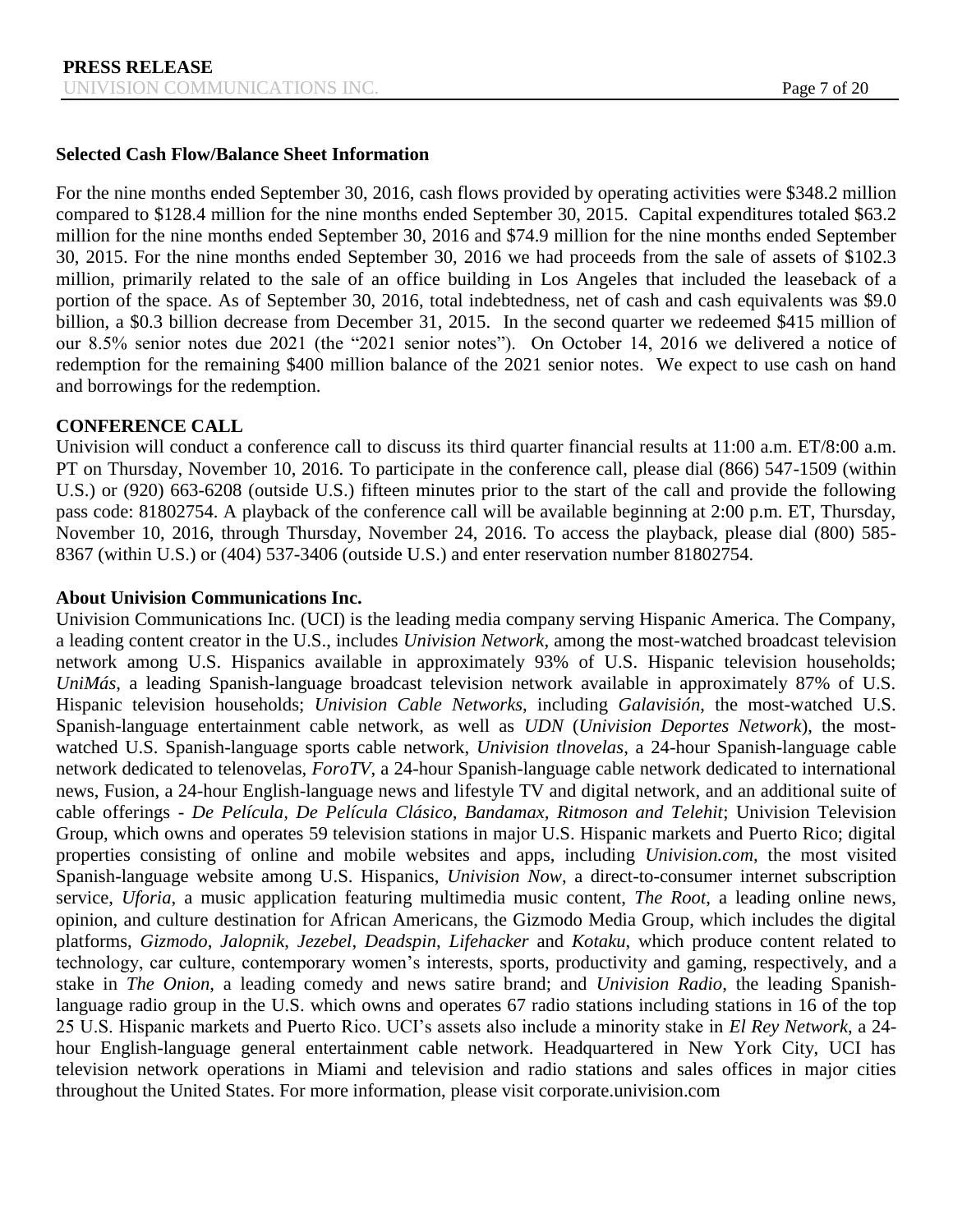#### **Safe Harbor**

Certain statements contained within this press release constitute "forward-looking statements" within the meaning of the Private Securities Litigation Reform Act of 1995. In some cases you can identify forwardlooking statements by terms such as "anticipate," "plan," "may," "intend," "will," "expect," "believe" or the negative of these terms, and similar expressions intended to identify forward-looking statements.

These forward-looking statements reflect the Company's current views with respect to future events and are based on assumptions and are subject to risks and uncertainties. Also, these forward-looking statements present our estimates and assumptions only as of the date of this press release. The Company undertakes no obligation to modify or revise any forward-looking statements to reflect events or circumstances occurring after the date that the forward looking statement was made.

Factors that could cause actual results to differ materially from those expressed or implied by the forwardlooking statements include: cancellations, reductions or postponements of advertising or other changes in advertising practices among the Company's advertisers; any impact of adverse economic conditions on the Company's industry, business and financial condition, including reduced advertising revenue; changes in the size of the U.S. Hispanic population, including the impact of federal and state immigration legislation and policies on both the U.S. Hispanic population and persons emigrating from Latin America; lack of audience acceptance of the Company's content; varying popularity for programming, which the Company cannot predict at the time the Company may incur related costs; the failure to renew existing carriage agreements or reach new carriage agreements with multichannel video programming distributors ("MVPD") on acceptable terms; consolidation in the cable or satellite MVPD industry; the impact of increased competition from new technologies; competitive pressures from other broadcasters and other entertainment and news media; damage to the Company's brands, particularly the Univision brand, or reputation; fluctuations in the Company's quarterly results, making it difficult to rely on period-to-period comparisons; failure to retain the rights to sports programming to attract advertising revenue; the loss of the Company's ability to rely on Grupo Televisa S.A.B. and its affiliates ("Televisa") for a significant amount of its network programming; an increase in royalty payments pursuant to the program license agreement between the Company and Televisa; the failure of the Company's new or existing businesses to produce projected revenues or cash flows; failure to monetize the Company's content on its digital platforms; the Company's success in acquiring, investing in and integrating complementary businesses; failure to monetize the Company's spectrum assets; the Company's inability to access the debt and equity markets during its participation in the Federal Communications Commission's ("FCC") broadcast TV spectrum incentive auction; the failure or destruction of satellites or transmitter facilities that the Company depends on to distribute its programming; disruption of the Company's business due to network and information systems-related events, such as computer hackings, viruses, or other destructive or disruptive software or activities; inability to realize the full value of the Company's intangible assets; failure to utilize the Company's net operating loss carryforwards; the loss of key executives; possible strikes or other union job actions; piracy of the Company's programming and other content; environmental, health and safety laws and regulations; FCC media ownership rules; compliance with, and/or changes in, the rules and regulations of the FCC; new laws or regulations concerning retransmission consent or "must carry" rights; increased enforcement or enhancement of FCC indecency and other programming content rules; the impact of legislation on the reallocation of broadcast spectrum which may result in additional costs and affect the Company's ability to provide competitive services; net losses in the future and for an extended period of time; the Company's substantial indebtedness; failure to service the Company's debt or inability to comply with the agreements contained in the Company's senior secured credit facilities and indentures, including any financial covenants and ratios; the Company's dependency on lenders to execute its business strategy and its inability to secure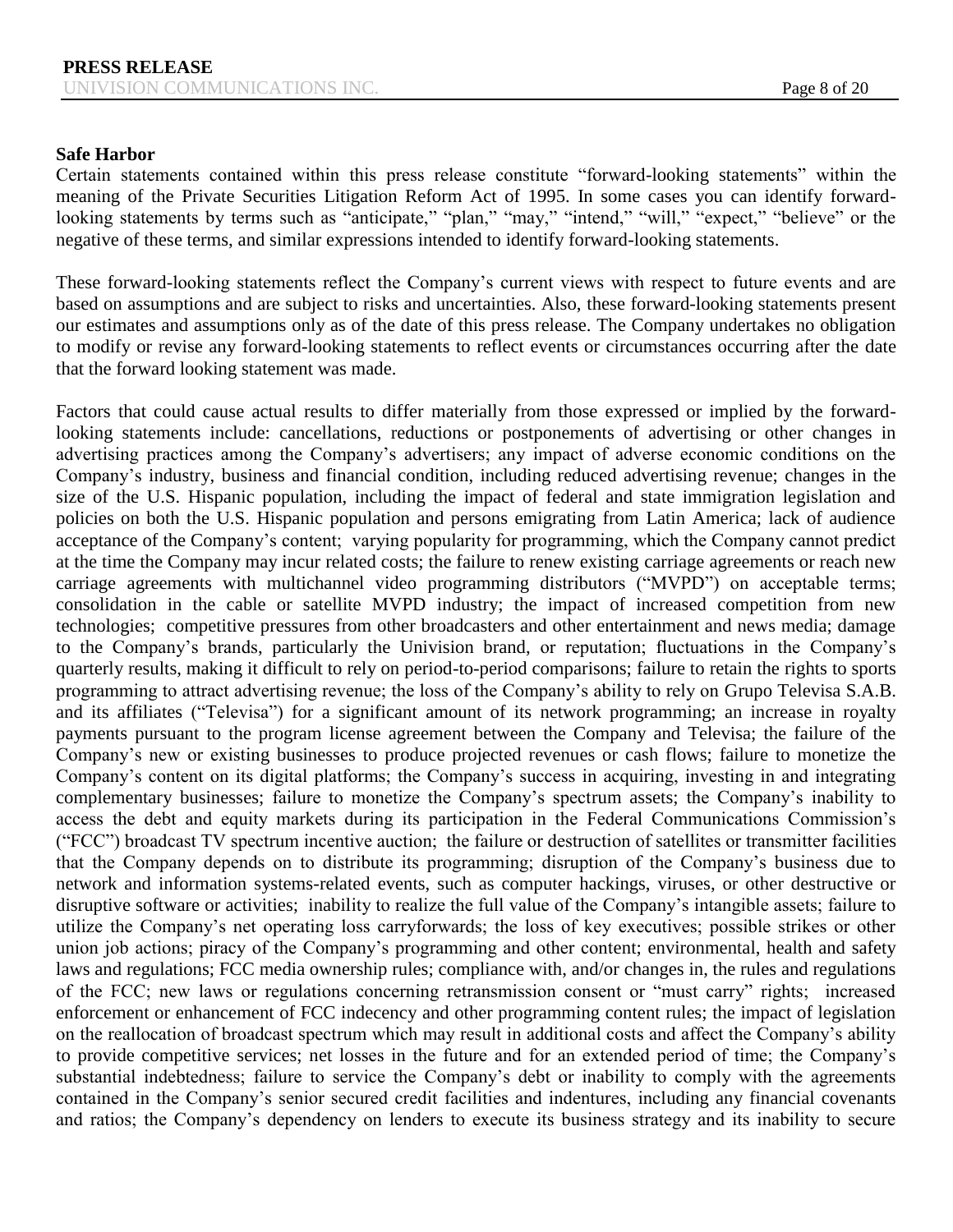financing on suitable terms or at all; volatility and weakness in the capital markets; and risks relating to the Company's ownership. Actual results may differ materially due to these risks and uncertainties. The Company assumes no obligation to update forward-looking information contained in this press release.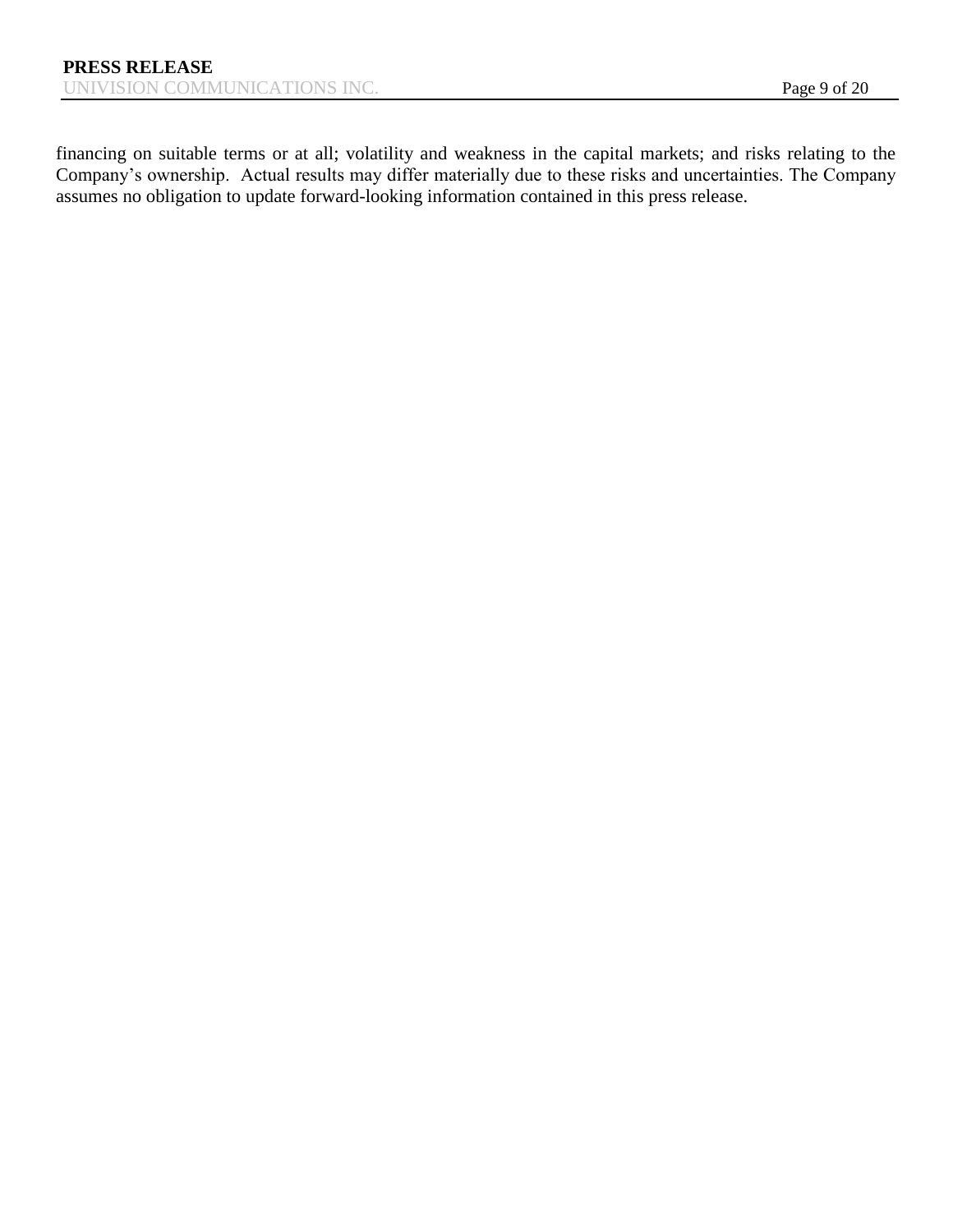#### **UNIVISION COMMUNICATIONS INC. AND SUBSIDIARIES CONSOLIDATED STATEMENTS OF OPERATIONS (Unaudited and in thousands)**

|                                                                 |                         | <b>Three Months Ended</b><br>September 30, |                 | <b>Nine Months Ended</b><br>September 30, |
|-----------------------------------------------------------------|-------------------------|--------------------------------------------|-----------------|-------------------------------------------|
|                                                                 | 2016                    | 2015                                       | 2016            | 2015                                      |
| Revenue                                                         | 734,800<br>$\mathbb{S}$ | \$<br>801,500                              | 2,195,500<br>\$ | 2,122,500<br>\$                           |
| Direct operating expenses                                       | 243,000                 | 250,000                                    | 733,700         | 652,500                                   |
| Selling, general and administrative expenses                    | 179,700                 | 186,000                                    | 536,000         | 532,600                                   |
| Impairment loss                                                 | 199,500                 | 19,500                                     | 201,000         | 86,200                                    |
| Restructuring, severance and related charges                    | 4,800                   | 7,500                                      | 18,300          | 22,500                                    |
| Depreciation and amortization                                   | 46,800                  | 42,400                                     | 136,800         | 128,000                                   |
| Termination of management and technical assistance agreements   |                         |                                            |                 | 180,000                                   |
| Operating income                                                | 61,000                  | 296,100                                    | 569,700         | 520,700                                   |
| Other expense (income):                                         |                         |                                            |                 |                                           |
| Interest expense                                                | 118,600                 | 133,200                                    | 379,100         | 407,000                                   |
| Interest income                                                 | (2,800)                 | (2,600)                                    | (8,200)         | (7,300)                                   |
| Amortization of deferred financing costs                        | 3,900                   | 3,900                                      | 11,900          | 11,500                                    |
| Loss on extinguishment of debt                                  |                         |                                            | 16,300          | 131,800                                   |
| Loss on equity method investments                               | 3,200                   | 17,400                                     | 11.400          | 39,900                                    |
| Other                                                           | (4,900)                 | 800                                        | (200)           | 1,400                                     |
| (Loss) income before income taxes                               | (57,000)                | 143,400                                    | 159,400         | (63,600)                                  |
| (Benefit) provision for income taxes                            | (25,500)                | 33,800                                     | 52,400          | (9,500)                                   |
| Net (loss) income                                               | (31,500)<br>109,600     |                                            | 107,000         | (54,100)                                  |
| Net loss attributable to noncontrolling interest                | (1,000)<br>(200)        |                                            | (3,900)         | (700)                                     |
| Net (loss) income attributable to Univision Communications Inc. | \$<br>(30,500)          | \$<br>109,800                              | 110,900<br>\$   | \$<br>(53,400)                            |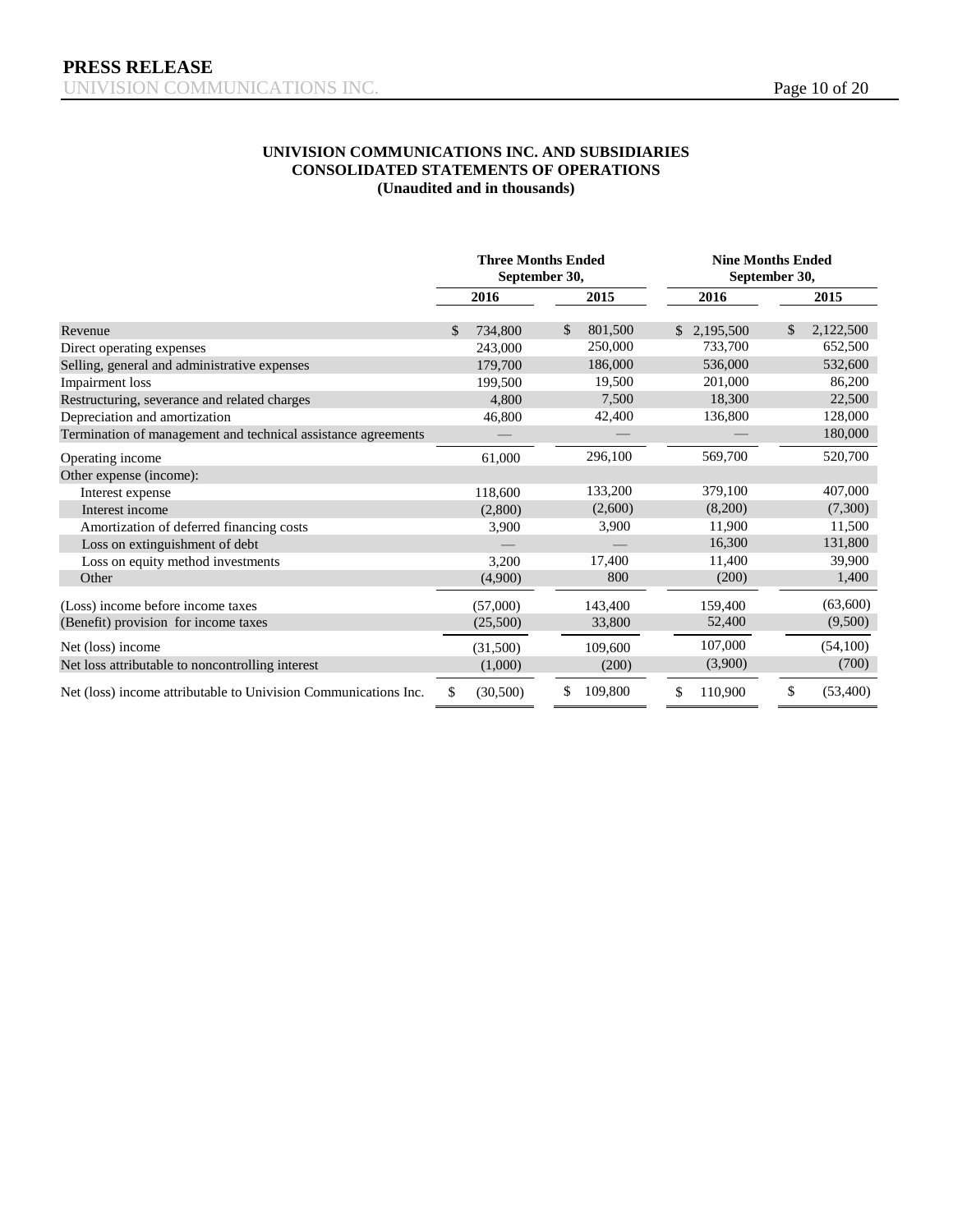#### **UNIVISION COMMUNICATIONS INC. AND SUBSIDIARIES**

#### **CONSOLIDATED BALANCE SHEETS**

#### **(In thousands, except share and per-share data)**

|                                                                                                                                                                   | September 30,<br>2016 | December 31,<br>2015 |             |  |
|-------------------------------------------------------------------------------------------------------------------------------------------------------------------|-----------------------|----------------------|-------------|--|
|                                                                                                                                                                   | (unaudited)           |                      |             |  |
| <b>ASSETS</b>                                                                                                                                                     |                       |                      |             |  |
| Current assets:<br>Cash and cash equivalents                                                                                                                      | \$<br>73,600          | \$                   | 101,300     |  |
| Accounts receivable, less allowance for doubtful accounts of \$8,100 in                                                                                           |                       |                      |             |  |
| 2016 and \$10,000 in 2015                                                                                                                                         | 700,400               |                      | 696,100     |  |
| Program rights and prepayments                                                                                                                                    | 158,100               |                      | 110,900     |  |
| Prepaid expenses and other                                                                                                                                        | 59,700                |                      | 73,200      |  |
| Total current assets                                                                                                                                              | 991,800               |                      | 981,500     |  |
| Property and equipment, net                                                                                                                                       | 697,800               |                      | 798,600     |  |
| Intangible assets, net                                                                                                                                            | 3,198,300             |                      | 3,374,900   |  |
| Goodwill                                                                                                                                                          | 4,716,400             |                      | 4,591,800   |  |
| Program rights and prepayments                                                                                                                                    | 91,500                |                      | 56,200      |  |
| Investments                                                                                                                                                       | 163,300               |                      | 163,100     |  |
| Other assets                                                                                                                                                      | 94,400                |                      | 102,300     |  |
| Total assets                                                                                                                                                      | \$<br>9,953,500       | \$                   | 10,068,400  |  |
| <b>LIABILITIES AND STOCKHOLDER'S DEFICIT</b>                                                                                                                      |                       |                      |             |  |
| Current liabilities:                                                                                                                                              |                       |                      |             |  |
| Accounts payable and accrued liabilities                                                                                                                          | \$<br>267,900         | \$                   | 307,900     |  |
| Deferred revenue                                                                                                                                                  | 87,900                |                      | 74,900      |  |
| Accrued interest                                                                                                                                                  | 49,500                |                      | 68,800      |  |
| Current portion of long-term debt and capital lease obligations                                                                                                   | 354,400               |                      | 150,200     |  |
| Total current liabilities                                                                                                                                         | 759,700               |                      | 601,800     |  |
| Long-term debt and capital lease obligations                                                                                                                      | 8,759,500             |                      | 9,205,000   |  |
| Deferred tax liabilities                                                                                                                                          | 469,100               |                      | 415,900     |  |
| Deferred revenue                                                                                                                                                  | 442,000               |                      | 506,700     |  |
| Other long-term liabilities                                                                                                                                       | 167,700               |                      | 133,800     |  |
| <b>Total liabilities</b>                                                                                                                                          | 10,598,000            |                      | 10,863,200  |  |
| Redeemable noncontrolling interests                                                                                                                               | 36,800                |                      |             |  |
| Stockholder's deficit:                                                                                                                                            |                       |                      |             |  |
| Common stock, \$0.01 par value; 100,000 shares authorized in 2016 and<br>2015; 1,000 shares issued and outstanding at September 30, 2016 and<br>December 31, 2015 |                       |                      |             |  |
| Additional paid-in-capital                                                                                                                                        | 5,278,900             |                      | 5,267,700   |  |
| Accumulated deficit                                                                                                                                               | (5,955,400)           |                      | (6,067,500) |  |
| Accumulated other comprehensive (loss) income                                                                                                                     | (5,800)               |                      | 4,100       |  |
| Total Univision Communications Inc. stockholder's deficit                                                                                                         | (682, 300)            |                      | (795,700)   |  |
| Noncontrolling interest                                                                                                                                           | 1,000                 |                      | 900         |  |
| Total stockholder's deficit                                                                                                                                       |                       |                      |             |  |
|                                                                                                                                                                   | (681,300)             |                      | (794, 800)  |  |
| Total liabilities, redeemable noncontrolling interests and stockholder's deficit                                                                                  | \$<br>9,953,500       | \$                   | 10,068,400  |  |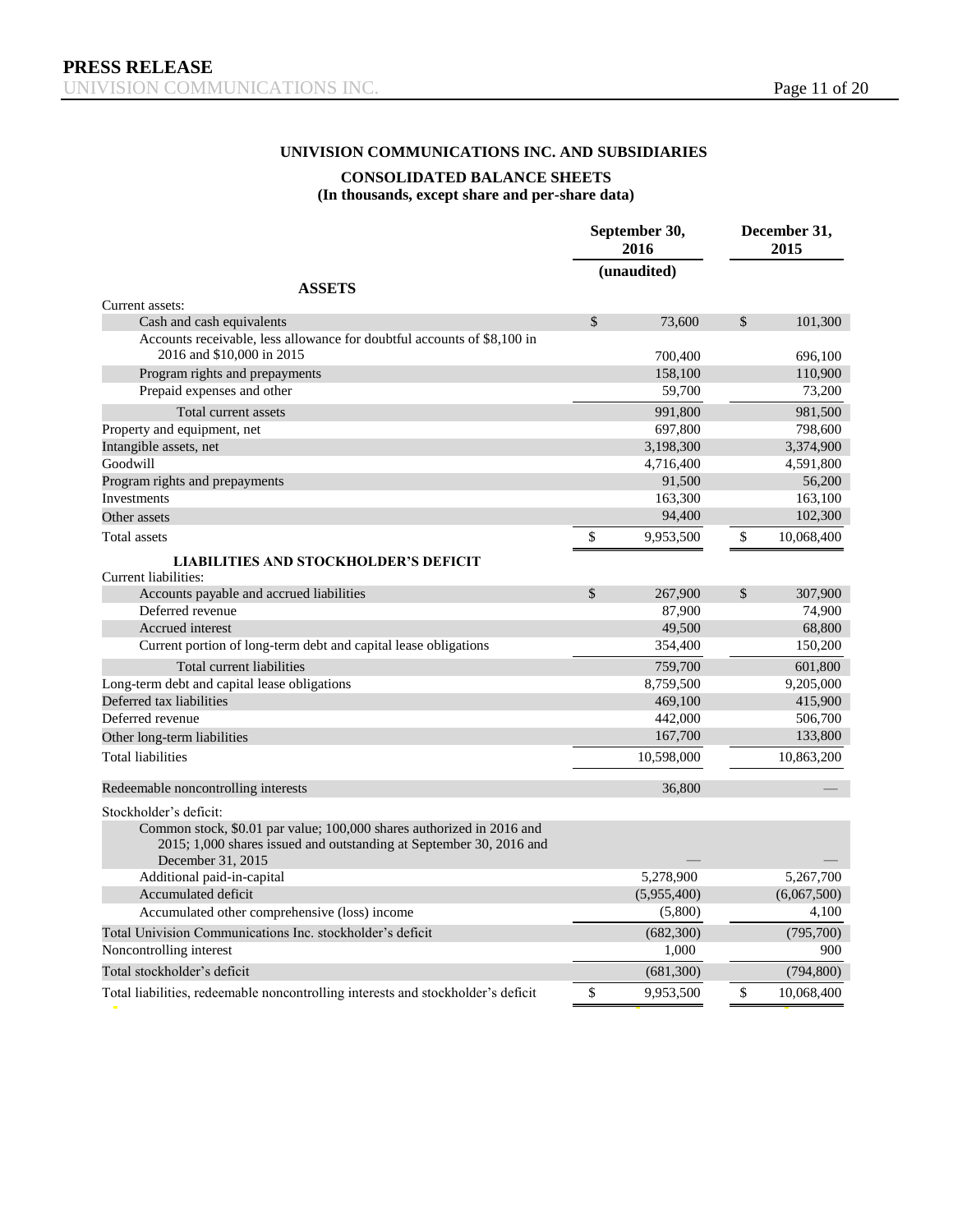#### **UNIVISION COMMUNICATIONS INC. AND SUBSIDIARIES**

#### **CONSOLIDATED STATEMENTS OF CASH FLOWS**

**(Unaudited and in thousands)** 

|                                                                                             |      | Nine Months Ended September 30,<br>2016 |              | 2015        |
|---------------------------------------------------------------------------------------------|------|-----------------------------------------|--------------|-------------|
| Cash flows from operating activities:                                                       |      |                                         |              |             |
| Net income (loss)                                                                           | \$   | 107,000                                 | $\mathbb{S}$ | (54,100)    |
| Adjustments to reconcile net income (loss) to net cash provided by operating<br>activities: |      |                                         |              |             |
| Depreciation                                                                                |      | 94,600                                  |              | 86,300      |
| Amortization of intangible assets                                                           |      | 42,200                                  |              | 41,700      |
| Amortization of deferred financing costs                                                    |      | 11,900                                  |              | 11,500      |
| Deferred income taxes                                                                       |      | 46,000                                  |              | (11,400)    |
| Non-cash deferred advertising revenue                                                       |      | (45,900)                                |              | (44,900)    |
| Non-cash PIK interest income                                                                |      | (8,100)                                 |              | (7,300)     |
| Non-cash interest rate swap                                                                 |      | 3,200                                   |              | 6,800       |
| Gain on acquisition of equity method investment                                             |      | (8,200)                                 |              |             |
| Loss on equity method investments                                                           |      | 11,400                                  |              | 39,900      |
| <b>Impairment</b> loss                                                                      |      | 201,000                                 |              | 86,800      |
| Loss on extinguishment of debt                                                              |      | (1,300)                                 |              | 15,800      |
| Share-based compensation                                                                    |      | 15,800                                  |              | 12,200      |
| Other non-cash items                                                                        |      | (1,300)                                 |              | (2,100)     |
| Changes in assets and liabilities:                                                          |      |                                         |              |             |
| Accounts receivable, net                                                                    |      | 26,300                                  |              | (55,400)    |
| Program rights and prepayments                                                              |      | (82,500)                                |              | 9,900       |
| Prepaid expenses and other                                                                  |      | 6,400                                   |              | (11,900)    |
| Accounts payable and accrued liabilities                                                    |      | (42, 800)                               |              | (11,400)    |
| Accrued interest                                                                            |      | (19,300)                                |              | 7,000       |
| Deferred revenue                                                                            |      | (6,200)                                 |              | 6,400       |
| Other long-term liabilities                                                                 |      | (7,700)                                 |              | (5,200)     |
| Other                                                                                       |      | 5,700                                   |              | 7,800       |
| Net cash provided by operating activities                                                   |      | 348,200                                 |              | 128,400     |
| Cash flows from investing activities:                                                       |      |                                         |              |             |
| Proceeds from sale of fixed assets and other                                                |      | 102,300                                 |              | 2,000       |
| Proceeds from sale of investment                                                            |      | 2,200                                   |              |             |
| Investments                                                                                 |      | (6,600)                                 |              | (47, 800)   |
| Acquisition of businesses, net of cash                                                      |      | (149,900)                               |              |             |
| Acquisition of assets                                                                       |      |                                         |              | (1,500)     |
| Capital expenditures                                                                        |      | (63,200)                                |              | (74,900)    |
| Net cash used in investing activities                                                       |      | (115,200)                               |              | (122,200)   |
|                                                                                             |      |                                         |              |             |
| Cash flows from financing activities:                                                       |      |                                         |              | 2,086,100   |
| Proceeds from issuance of long-term debt<br>Proceeds from issuance of short-term debt       |      | 691,000                                 |              | 635,000     |
| Payments of long-term debt and capital leases                                               |      | (455,800)                               |              | (1,990,500) |
| Payments of short-term debt                                                                 |      | (489, 800)                              |              | (615,000)   |
| Payments of refinancing fees                                                                |      | (500)                                   |              | (32, 400)   |
| Payments of equity-related transaction fees                                                 |      | (200)                                   |              | (8,800)     |
| Dividend to Univision Holdings, Inc.                                                        |      |                                         |              |             |
| Capital contribution from Univision Holdings, Inc.                                          |      | (7,100)<br>700                          |              | (51,100)    |
|                                                                                             |      |                                         |              | 15,600      |
| Capital proceeds from noncontrolling interest                                               |      | 1,000                                   |              | 1,500       |
| Net cash (used in) provided by financing activities                                         |      | (260,700)                               |              | 40,400      |
| Net (decrease) increase in cash and cash equivalents                                        |      | (27,700)                                |              | 46,600      |
| Cash and cash equivalents, beginning of period                                              |      | 101,300                                 |              | 56,200      |
| Cash and cash equivalents, end of period                                                    | $\$$ | 73,600                                  | $\$$         | 102,800     |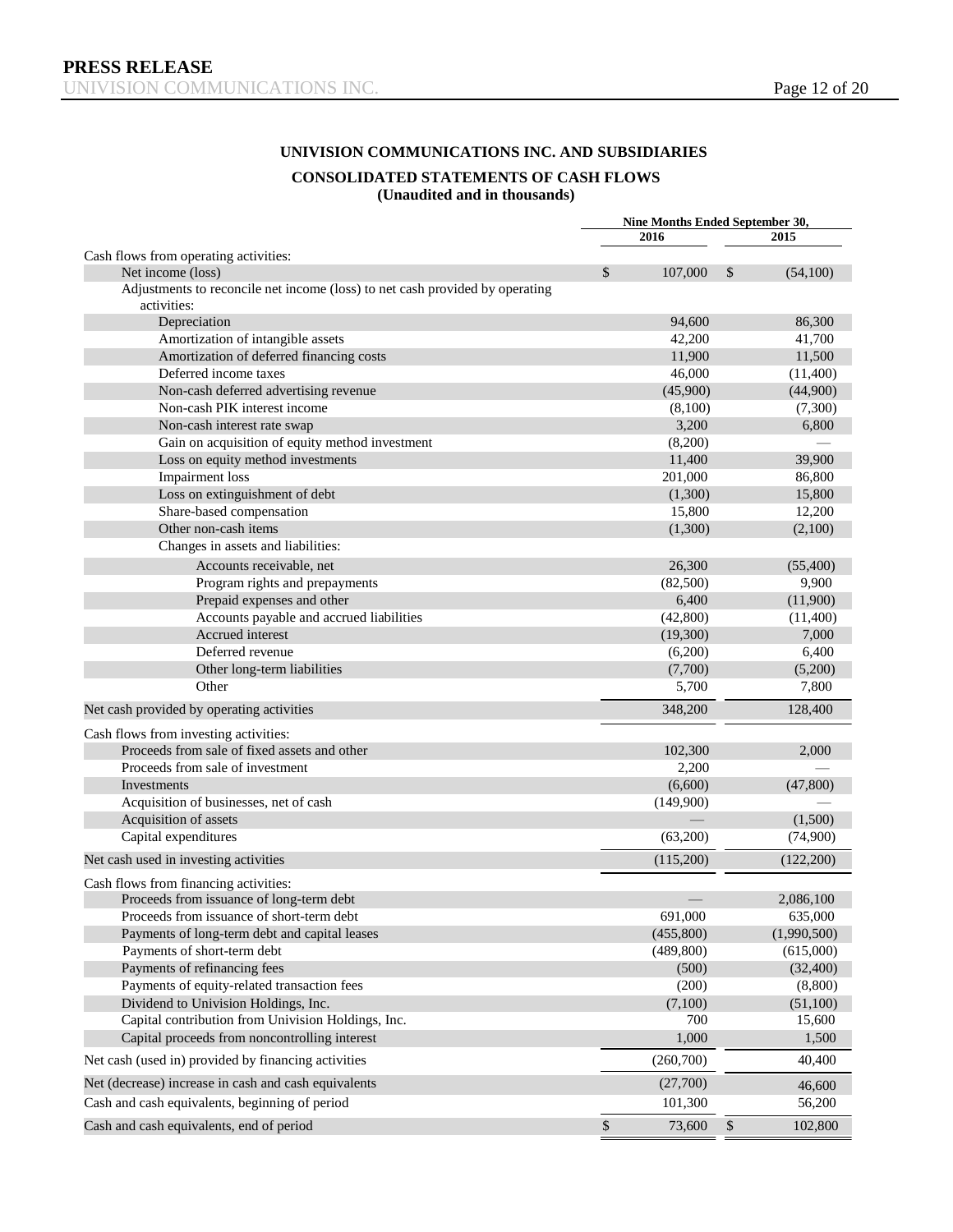# **RECONCILIATION OF NET (LOSS) INCOME ATTRIBUTABLE TO UNIVISION COMMUNICATIONS INC.**

Management of the Company evaluates operating performance for planning and forecasting future business operations by considering Adjusted OIBDA (as described below) and Bank Credit Adjusted OIBDA (as described below). Management also uses Bank Credit Adjusted OIBDA to assess the Company's ability to satisfy certain financial covenants contained in the Company's senior secured credit facilities and the indentures governing its senior notes. Adjusted OIBDA and Bank Credit Adjusted OIBDA eliminate the effects of certain items that the Company does not consider indicative of its core operating performance. Adjusted OIBDA represents operating income before depreciation, amortization and certain additional adjustments to operating income. In calculating Adjusted OIBDA the Company's operating income (loss) is adjusted for share-based compensation and other non-cash charges, restructuring and severance charges, management and technical assistance agreement fees as well as other non-operating related items. Bank Credit Adjusted OIBDA represents Adjusted OIBDA with certain additional adjustments permitted under the Company's senior secured credit facilities and its indentures governing the senior notes that include add-backs and/or deductions, as applicable, for specified business optimization expenses, income (loss) from equity investments in entities, the results of which are consolidated in the Company's operating income (loss), that are not treated as subsidiaries, and from subsidiaries designated as unrestricted subsidiaries, in each case under such credit facilities and indentures and certain other expenses. Bank Credit Adjusted OIBDA is further adjusted for such purposes to give effect to the redesignation of unrestricted subsidiaries as restricted subsidiaries for the 12 month period then ended upon such redesignation. Adjusted OIBDA and Bank Credit Adjusted OIBDA are not, and should not be used as, indicators of or alternatives to operating income or net (loss) income as reflected in the consolidated financial statements. They are not measures of financial performance under GAAP and they should not be considered in isolation or as a substitute for measures of performance prepared in accordance with GAAP. Since the definition of both Adjusted OIBDA and Bank Credit Adjusted OIBDA may vary among companies and industries, neither should be used as a measure of performance among companies. The Company is providing a reconciliation of the non-GAAP terms Adjusted OIBDA and Bank Credit Adjusted OIBDA to net (loss) income attributable to Univision Communications, Inc., which is the most directly comparable GAAP financial measure.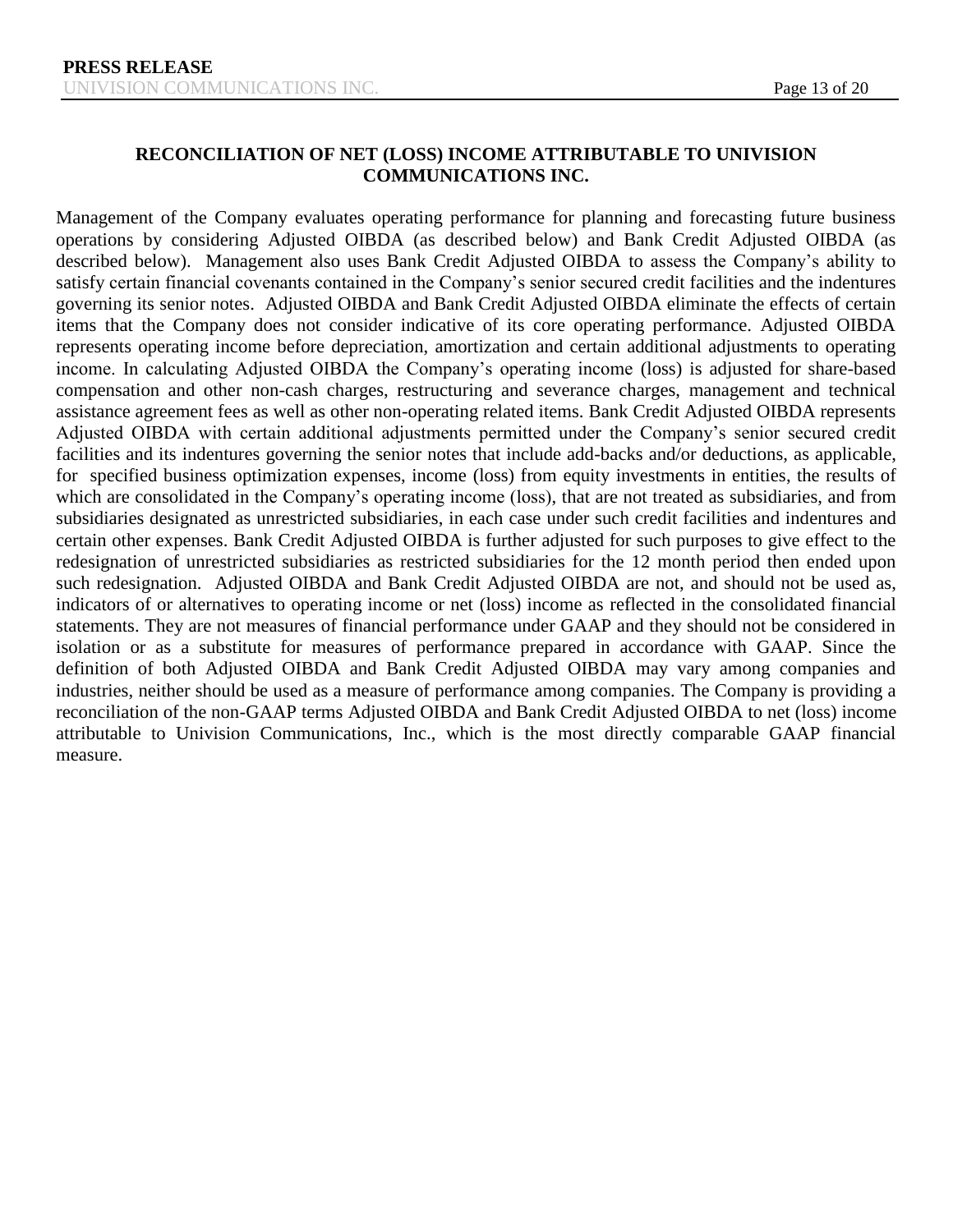The tables below set forth a reconciliation of the non-GAAP terms Adjusted OIBDA and Bank Credit Adjusted OIBDA to net (loss) income attributable to Univision Communications Inc.

| (Unaudited, in thousands)                                                              | Three Months Ended September 30, 2016 |                                 |    |             |             |    |                     |  |
|----------------------------------------------------------------------------------------|---------------------------------------|---------------------------------|----|-------------|-------------|----|---------------------|--|
|                                                                                        |                                       | <b>Media</b><br><b>Networks</b> |    | Radio       | Corporate   |    | <b>Consolidated</b> |  |
| Net loss attributable to Univision Communications Inc.                                 |                                       |                                 |    |             |             | \$ | (30,500)            |  |
| Net loss attributable to noncontrolling interest                                       |                                       |                                 |    |             |             |    | (1,000)             |  |
| Net loss                                                                               |                                       |                                 |    |             |             |    | (31,500)            |  |
| Benefit for income taxes                                                               |                                       |                                 |    |             |             |    | (25,500)            |  |
| Loss before income taxes                                                               |                                       |                                 |    |             |             |    | (57,000)            |  |
| Other expense (income):                                                                |                                       |                                 |    |             |             |    |                     |  |
| Interest expense                                                                       |                                       |                                 |    |             |             |    | 118,600             |  |
| Interest income                                                                        |                                       |                                 |    |             |             |    | (2,800)             |  |
| Amortization of deferred financing costs                                               |                                       |                                 |    |             |             |    | 3,900               |  |
| Loss on extinguishment of debt $11$                                                    |                                       |                                 |    |             |             |    |                     |  |
| Loss on equity method investments $12$                                                 |                                       |                                 |    |             |             |    | 3,200               |  |
| Other $13$                                                                             |                                       |                                 |    |             |             |    | (4,900)             |  |
| Operating income (loss)                                                                | \$                                    | 268,200                         |    | \$(173,200) | \$ (34,000) | \$ | 61,000              |  |
| Less expenses included in operating income (loss) but excluded<br>from Adjusted OIBDA: |                                       |                                 |    |             |             |    |                     |  |
| Depreciation and amortization                                                          |                                       | 37,800                          |    | 2,500       | 6,500       |    | 46,800              |  |
| Impairment loss <sup>14</sup>                                                          |                                       | 4.800                           |    | 194,700     |             |    | 199,500             |  |
| Restructuring, severance and related charges <sup>15</sup>                             |                                       | 4,400                           |    | 200         | 200         |    | 4,800               |  |
| Share-based compensation <sup>16</sup>                                                 |                                       | 2,500                           |    | 100         | 3,000       |    | 5,600               |  |
| Other adjustments to operating income $(\text{loss})^{17}$                             |                                       |                                 |    |             | 200         |    | 200                 |  |
| <b>Adjusted OIBDA</b>                                                                  | \$                                    | 317,700                         | \$ | 24,300      | (24,100)    | \$ | 317,900             |  |

| (Unaudited, in thousands)                                                                                                                                                            | Three Months Ended September 30, 2016 |                          |  |          |             |  |                     |  |  |
|--------------------------------------------------------------------------------------------------------------------------------------------------------------------------------------|---------------------------------------|--------------------------|--|----------|-------------|--|---------------------|--|--|
|                                                                                                                                                                                      |                                       | Media<br><b>Networks</b> |  | Radio    | Corporate   |  | <b>Consolidated</b> |  |  |
| <b>Adjusted OIBDA</b>                                                                                                                                                                |                                       | 317,700                  |  | \$24,300 | (24,100)    |  | 317,900             |  |  |
| Less expenses included in Adjusted OIBDA but excluded from<br>Bank Credit Adjusted OIBDA:                                                                                            |                                       |                          |  |          |             |  |                     |  |  |
| Business optimization expense <sup>18</sup>                                                                                                                                          |                                       | 500                      |  |          |             |  | 500                 |  |  |
| Certain entities not treated as subsidiaries and subsidiaries<br>designated as unrestricted subsidiaries under senior secured<br>credit facilities and indentures loss <sup>18</sup> |                                       | 4.100                    |  |          |             |  | 4.100               |  |  |
| Contractual adjustments under senior secured credit facilities and<br>indentures $19$                                                                                                |                                       | 1,100                    |  |          | 3,500       |  | 4,600               |  |  |
| Bank Credit Adjusted OIBDA                                                                                                                                                           |                                       | 323,400                  |  | \$24,300 | \$ (20,600) |  | 327,100             |  |  |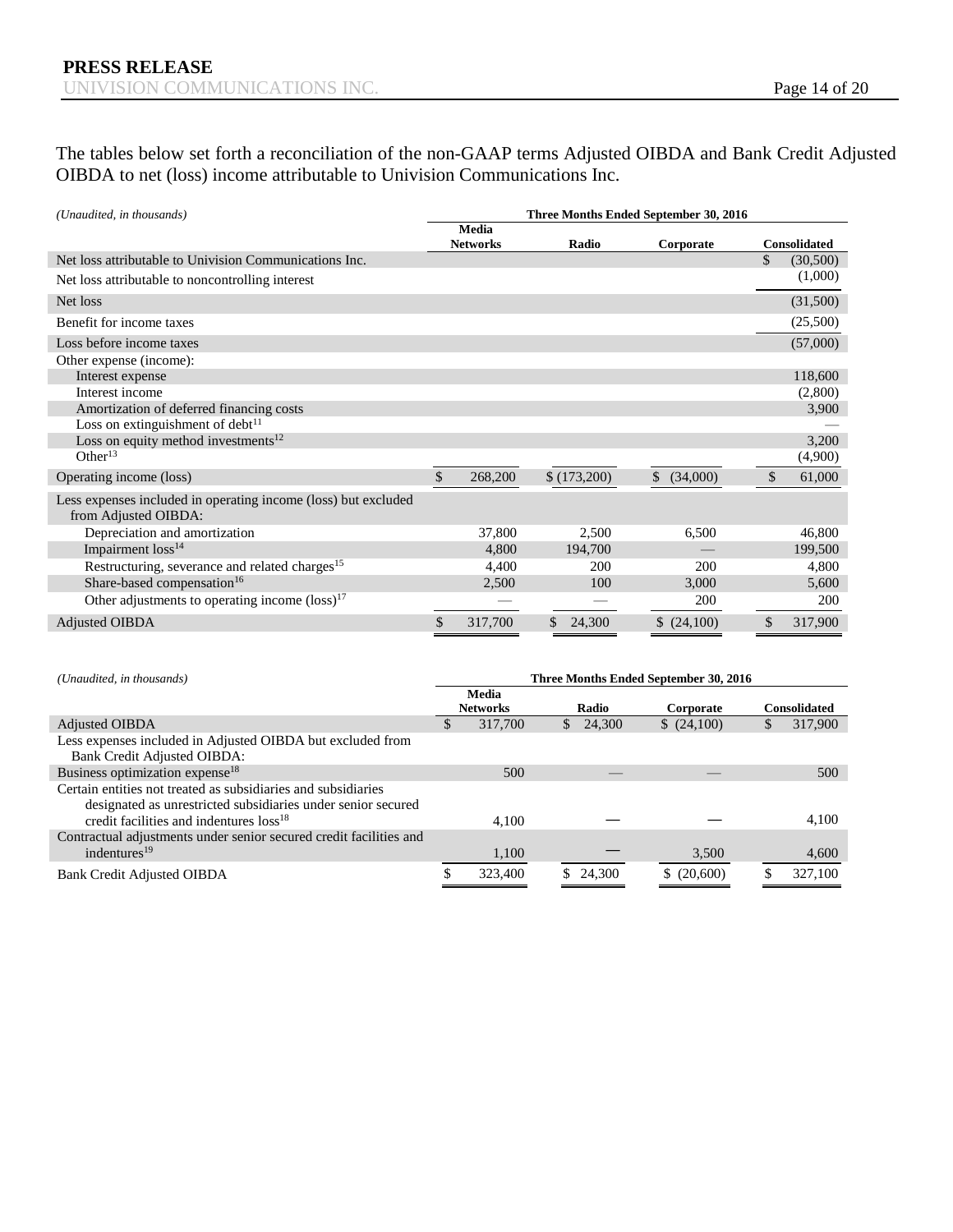*(Unaudited, in thousands)*

|                                                                                                |               |                 |              |              | Nine Months Ended September 30, 2016 |               |                                |
|------------------------------------------------------------------------------------------------|---------------|-----------------|--------------|--------------|--------------------------------------|---------------|--------------------------------|
|                                                                                                |               | Media           |              |              |                                      |               |                                |
| Net income attributable to Univision Communications Inc.                                       |               | <b>Networks</b> |              | Radio        | Corporate                            | $\mathcal{S}$ | <b>Consolidated</b><br>110,900 |
| Net loss attributable to noncontrolling interest                                               |               |                 |              |              |                                      |               | (3,900)                        |
|                                                                                                |               |                 |              |              |                                      |               |                                |
| Net income                                                                                     |               |                 |              |              |                                      |               | 107,000                        |
| Provision for income taxes                                                                     |               |                 |              |              |                                      |               | 52,400                         |
| Income before income taxes                                                                     |               |                 |              |              |                                      |               | 159,400                        |
| Other expense (income):                                                                        |               |                 |              |              |                                      |               |                                |
| Interest expense                                                                               |               |                 |              |              |                                      |               | 379,100                        |
| Interest income                                                                                |               |                 |              |              |                                      |               | (8,200)                        |
| Amortization of deferred financing costs                                                       |               |                 |              |              |                                      |               | 11,900                         |
| Loss on extinguishment of $debt^{11}$                                                          |               |                 |              |              |                                      |               | 16,300                         |
| Loss on equity method investments $12$                                                         |               |                 |              |              |                                      |               | 11,400                         |
| Other $13$                                                                                     |               |                 |              |              |                                      |               | (200)                          |
| Operating income (loss)                                                                        | \$            | 819,300         | \$           | (139,600)    | \$(110,000)                          | \$            | 569,700                        |
| Less expenses included in operating income (loss) but excluded<br>from Adiusted OIBDA:         |               |                 |              |              |                                      |               |                                |
| Depreciation and amortization                                                                  |               | 109,900         |              | 7,300        | 19,600                               |               | 136,800                        |
| Impairment loss <sup>14</sup>                                                                  |               | 6,300           |              | 194,700      |                                      |               | 201,000                        |
| Restructuring, severance and related charges <sup>15</sup>                                     |               | 6,100           |              | 1.400        | 10.800                               |               | 18,300                         |
| Share-based compensation <sup>16</sup>                                                         |               | 6,900           |              | 300          | 8,600                                |               | 15,800                         |
| Other adjustments to operating income $(\text{loss})^{17}$                                     |               | 900             |              |              | 500                                  |               | 1,400                          |
| <b>Adjusted OIBDA</b>                                                                          | \$            | 949,400         | \$           | 64,100       | \$(70,500)                           | \$            | 943,000                        |
| (Unaudited, in thousands)                                                                      |               |                 |              |              | Nine Months Ended September 30, 2016 |               |                                |
|                                                                                                |               | Media           |              |              |                                      |               |                                |
|                                                                                                |               | <b>Networks</b> |              | Radio        | Corporate                            |               | Consolidated                   |
| <b>Adjusted OIBDA</b>                                                                          | $\mathcal{S}$ | 949,400         | $\mathbb{S}$ | 64.100       | \$ (70.500)                          | $\mathcal{S}$ | 943,000                        |
| Less expenses included in Adjusted OIBDA but excluded from<br>Bank Credit Adjusted OIBDA:      |               |                 |              |              |                                      |               |                                |
| Business optimization expense <sup>18</sup>                                                    |               | 1,700           |              | (300)        | 300                                  |               | 1,700                          |
| Subsidiaries designated as unrestricted subsidiaries under                                     |               |                 |              |              |                                      |               |                                |
| senior secured credit facilities and indentures loss <sup>18</sup>                             |               | 13,100          |              |              |                                      |               | 13,100                         |
| Contractual adjustments under senior secured credit facilities<br>and indentures <sup>19</sup> |               | 5,000           |              | 300          | 10,400                               |               | 15,700                         |
| <b>Bank Credit Adjusted OIBDA</b>                                                              | \$            | 969,200         |              | \$<br>64,100 | \$<br>(59,800)                       | \$            | 973,500                        |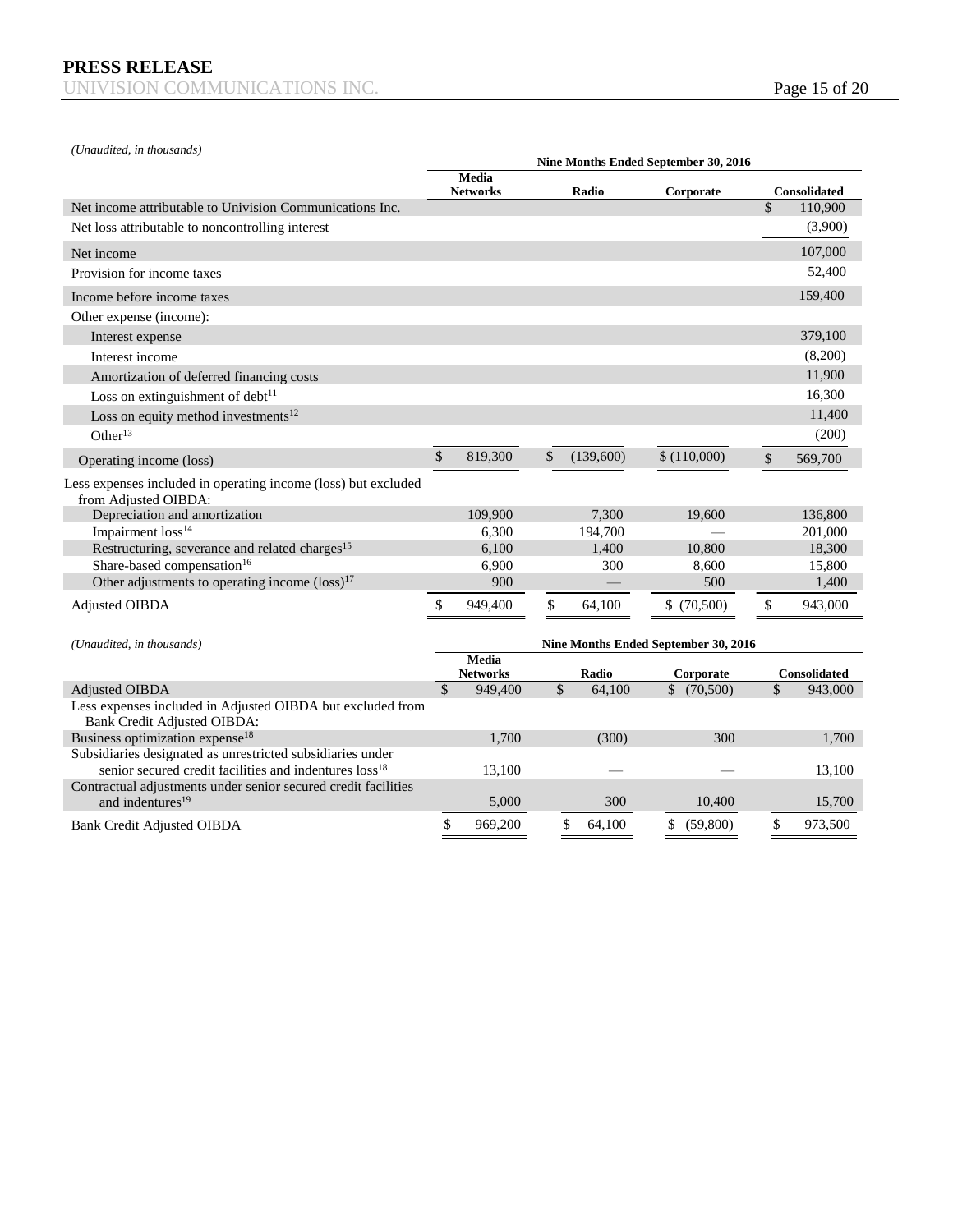*(Unaudited, in thousands)*

|                                                                                                                                  | Three Months Ended September 30, 2015 |                            |    |                                 |    |                                       |               |                         |  |  |
|----------------------------------------------------------------------------------------------------------------------------------|---------------------------------------|----------------------------|----|---------------------------------|----|---------------------------------------|---------------|-------------------------|--|--|
|                                                                                                                                  |                                       | Media<br><b>Networks</b>   |    | Radio                           |    | Corporate                             |               | Consolidated            |  |  |
| Net income attributable to Univision Communications Inc.                                                                         |                                       |                            |    |                                 |    |                                       | $\mathcal{S}$ | 109,800                 |  |  |
| Net loss attributable to noncontrolling interest                                                                                 |                                       |                            |    |                                 |    |                                       |               | (200)                   |  |  |
| Net income                                                                                                                       |                                       |                            |    |                                 |    |                                       |               | 109,600                 |  |  |
| Provision for income taxes                                                                                                       |                                       |                            |    |                                 |    |                                       |               | 33,800                  |  |  |
| Income before income taxes                                                                                                       |                                       |                            |    |                                 |    |                                       |               | 143,400                 |  |  |
| Other expense (income):                                                                                                          |                                       |                            |    |                                 |    |                                       |               |                         |  |  |
| Interest expense                                                                                                                 |                                       |                            |    |                                 |    |                                       |               | 133,200                 |  |  |
| Interest income                                                                                                                  |                                       |                            |    |                                 |    |                                       |               | (2,600)                 |  |  |
| Amortization of deferred financing costs                                                                                         |                                       |                            |    |                                 |    |                                       |               | 3,900                   |  |  |
| Loss on extinguishment of debt <sup>11</sup>                                                                                     |                                       |                            |    |                                 |    |                                       |               |                         |  |  |
| Loss on equity method investments $12$                                                                                           |                                       |                            |    |                                 |    |                                       |               | 17,400                  |  |  |
| Other $13$                                                                                                                       |                                       |                            |    |                                 |    |                                       |               | 800                     |  |  |
| Operating income (loss)                                                                                                          | \$                                    | 322,600                    | \$ | 22,100                          | \$ | (48,600)                              | \$            | 296,100                 |  |  |
| Less expenses included in operating income (loss) but excluded<br>from Adjusted OIBDA:                                           |                                       |                            |    |                                 |    |                                       |               |                         |  |  |
| Depreciation and amortization                                                                                                    |                                       | 34,100                     |    | 2,500                           |    | 5,800                                 |               | 42,400                  |  |  |
| Impairment loss <sup>14</sup>                                                                                                    |                                       | 19.500                     |    |                                 |    |                                       |               | 19,500                  |  |  |
| Restructuring, severance and related charges <sup>15</sup>                                                                       |                                       | 4,200                      |    | 900                             |    | 2,400                                 |               | 7,500                   |  |  |
| Share-based compensation <sup>16</sup>                                                                                           |                                       | 1,100                      |    | 100                             |    | 2,800                                 |               | 4,000                   |  |  |
| Asset write-offs, net                                                                                                            |                                       | 1,700                      |    | 500                             |    |                                       |               | 2,200                   |  |  |
| Management and technical assistance agreement fees                                                                               |                                       |                            |    |                                 |    | 7.800                                 |               | 7,800                   |  |  |
| Other adjustments to operating income $(\text{loss})^{17}$                                                                       |                                       | 600                        |    |                                 |    | 4,300                                 |               | 4,900                   |  |  |
| <b>Adjusted OIBDA</b>                                                                                                            | \$                                    | 383,800                    | \$ | 26,100                          |    | \$ (25,500)                           | \$            | 384,400                 |  |  |
|                                                                                                                                  |                                       |                            |    |                                 |    |                                       |               |                         |  |  |
| (Unaudited, in thousands)                                                                                                        |                                       |                            |    |                                 |    | Three Months Ended September 30, 2015 |               |                         |  |  |
|                                                                                                                                  |                                       | <b>Media</b>               |    |                                 |    |                                       |               |                         |  |  |
|                                                                                                                                  | $\mathcal{S}$                         | <b>Networks</b><br>383,800 |    | Radio<br>$\mathbb{S}$<br>26,100 |    | Corporate<br>\$ (25,500)              | $\mathcal{S}$ | Consolidated<br>384,400 |  |  |
| <b>Adjusted OIBDA</b><br>Less expenses included in Adjusted OIBDA but excluded from                                              |                                       |                            |    |                                 |    |                                       |               |                         |  |  |
| Bank Credit Adjusted OIBDA:                                                                                                      |                                       |                            |    |                                 |    |                                       |               |                         |  |  |
| Business optimization expense <sup>18</sup>                                                                                      |                                       | 1,300                      |    | 100                             |    | 500                                   |               | 1,900                   |  |  |
| Subsidiaries designated as unrestricted subsidiaries under<br>senior secured credit facilities and indentures loss <sup>18</sup> |                                       | 1,500                      |    |                                 |    |                                       |               | 1,500                   |  |  |
| Contractual adjustments under senior secured credit facilities<br>and indentures <sup>19</sup>                                   |                                       | (200)                      |    | 200                             |    | 3,600                                 |               | 3,600                   |  |  |
| <b>Bank Credit Adjusted OIBDA</b>                                                                                                | \$                                    | 386,400                    |    | \$26,400                        |    | \$<br>(21,400)                        | \$            | 391,400                 |  |  |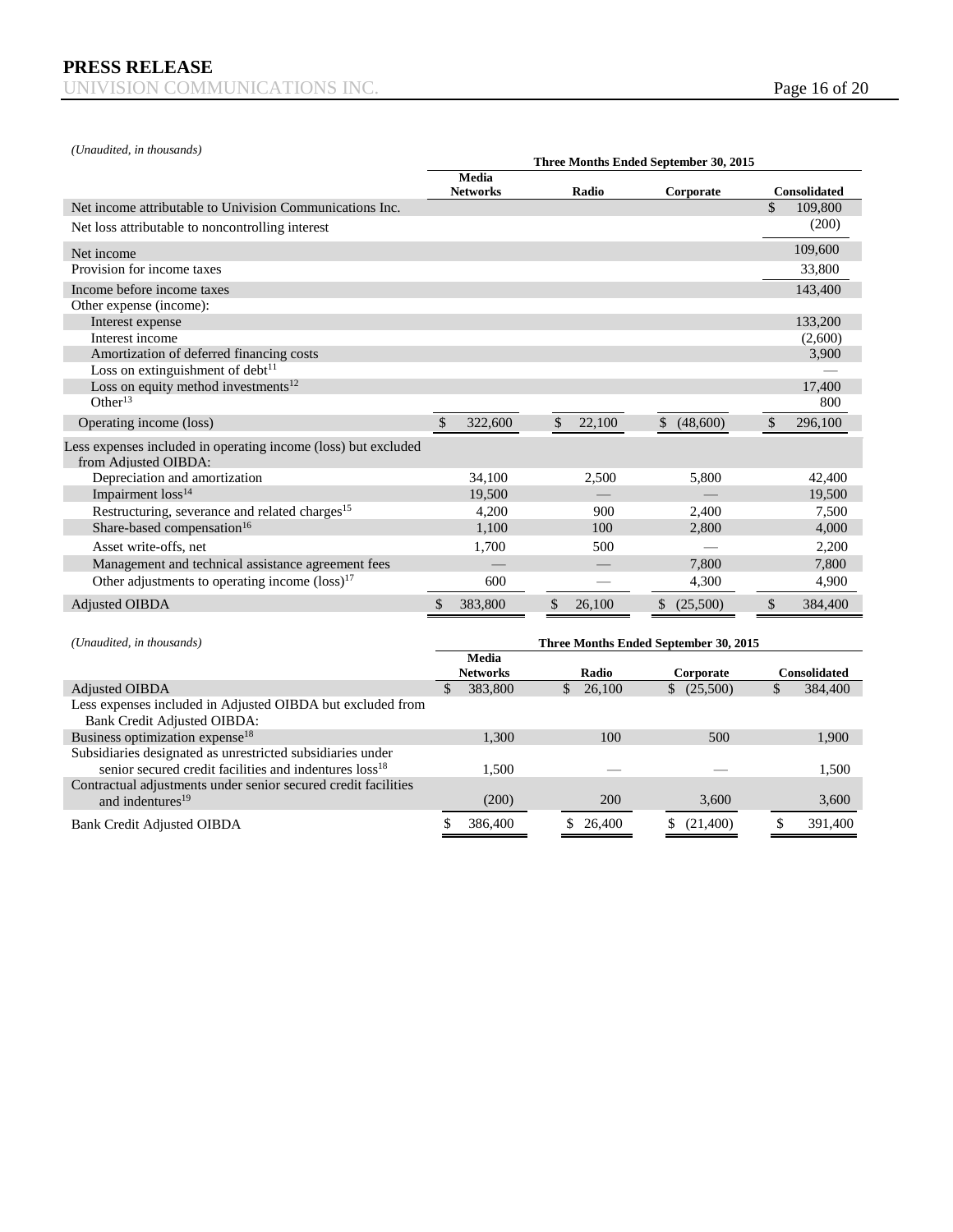| (Unaudited, in thousands)                                                              | Nine Months Ended September 30, 2015 |                                 |    |               |  |              |  |    |                     |
|----------------------------------------------------------------------------------------|--------------------------------------|---------------------------------|----|---------------|--|--------------|--|----|---------------------|
|                                                                                        |                                      | <b>Media</b><br><b>Networks</b> |    | Radio         |  | Corporate    |  |    | <b>Consolidated</b> |
| Net loss attributable to Univision Communications Inc.                                 |                                      |                                 |    |               |  |              |  | \$ | (53,400)            |
| Net loss attributable to noncontrolling interest                                       |                                      |                                 |    |               |  |              |  |    | (700)               |
| Net loss                                                                               |                                      |                                 |    |               |  |              |  |    | (54,100)            |
| Benefit for income taxes                                                               |                                      |                                 |    |               |  |              |  |    | (9,500)             |
| Loss before income taxes                                                               |                                      |                                 |    |               |  |              |  |    | (63,600)            |
| Other expense (income):                                                                |                                      |                                 |    |               |  |              |  |    |                     |
| Interest expense                                                                       |                                      |                                 |    |               |  |              |  |    | 407,000             |
| Interest income                                                                        |                                      |                                 |    |               |  |              |  |    | (7,300)             |
| Amortization of deferred financing costs                                               |                                      |                                 |    |               |  |              |  |    | 11,500              |
| Loss on extinguishment of debt $11$                                                    |                                      |                                 |    |               |  |              |  |    | 131,800             |
| Loss on equity method investments <sup>12</sup>                                        |                                      |                                 |    |               |  |              |  |    | 39,900              |
| Other $^{13}$                                                                          |                                      |                                 |    |               |  |              |  |    | 1,400               |
| Operating income (loss)                                                                | \$                                   | 830,600                         |    | \$<br>(2,200) |  | \$ (307,700) |  | \$ | 520,700             |
| Less expenses included in operating income (loss) but excluded<br>from Adjusted OIBDA: |                                      |                                 |    |               |  |              |  |    |                     |
| Depreciation and amortization                                                          |                                      | 104,600                         |    | 6.600         |  | 16,800       |  |    | 128,000             |
| Impairment loss <sup>14</sup>                                                          |                                      | 32.100                          |    | 54.100        |  |              |  |    | 86,200              |
| Restructuring, severance and related charges <sup>15</sup>                             |                                      | 9,100                           |    | 7,200         |  | 6,200        |  |    | 22,500              |
| Share-based compensation <sup>16</sup>                                                 |                                      | 3,600                           |    | 200           |  | 8,400        |  |    | 12,200              |
| Asset write-offs, net                                                                  |                                      | 2,400                           |    | 800           |  |              |  |    | 3,200               |
| Termination of management and technical assistance<br>agreements                       |                                      |                                 |    |               |  | 180,000      |  |    | 180,000             |
| Management and technical assistance agreement fees                                     |                                      |                                 |    |               |  | 20,000       |  |    | 20,000              |
| Other adjustments to operating income $(\text{loss})^{17}$                             |                                      | 300                             |    | (1,700)       |  | 5,200        |  |    | 3,800               |
| Adjusted OIBDA                                                                         | \$                                   | 982,700                         | \$ | 65,000        |  | \$(71,100)   |  | \$ | 976,600             |

| (Unaudited, in thousands)                                                                                                 | Nine Months Ended September 30, 2015 |                                 |    |          |    |            |   |                     |  |
|---------------------------------------------------------------------------------------------------------------------------|--------------------------------------|---------------------------------|----|----------|----|------------|---|---------------------|--|
|                                                                                                                           |                                      | <b>Media</b><br><b>Networks</b> |    | Radio    |    | Corporate  |   | <b>Consolidated</b> |  |
| <b>Adjusted OIBDA</b>                                                                                                     |                                      | 982,700                         |    | \$65,000 |    | \$(71,100) | S | 976,600             |  |
| Less expenses included in Adjusted OIBDA but excluded from<br>Bank Credit Adjusted OIBDA:                                 |                                      |                                 |    |          |    |            |   |                     |  |
| Business optimization expense <sup>18</sup>                                                                               |                                      | 4,700                           |    | 2.200    |    | 1.600      |   | 8,500               |  |
| Subsidiaries designated as unrestricted subsidiaries under<br>senior secured credit facilities and indentures $loss^{18}$ |                                      | 4.600                           |    |          |    |            |   | 4,600               |  |
| Contractual adjustments under senior secured credit facilities<br>and indentures <sup>19</sup>                            |                                      | 600                             |    | 200      |    | 9,700      |   | 10,500              |  |
| <b>Bank Credit Adjusted OIBDA</b>                                                                                         |                                      | 992,600                         | \$ | 67,400   | S. | (59,800)   |   | 1,000,200           |  |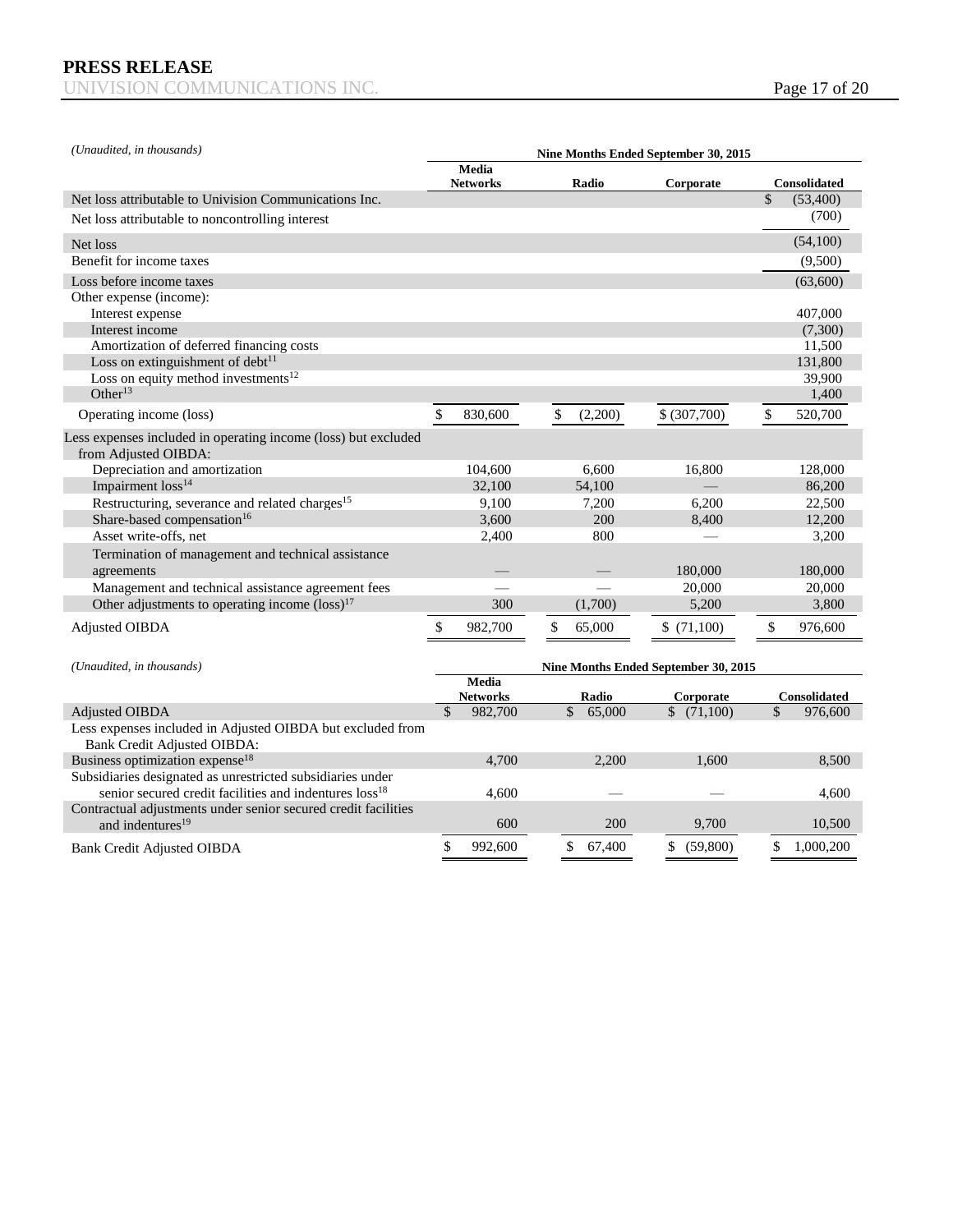The following tables set forth the Company's financial performance for the nine months ended September 30, 2016 and  $2015^{20}$ :

| (Unaudited,<br>in thousands)                |                 | <b>Total Revenue</b><br>Nine months ended September 30, |            |                |                                  |             |                          |               |           |  |  |  |  |
|---------------------------------------------|-----------------|---------------------------------------------------------|------------|----------------|----------------------------------|-------------|--------------------------|---------------|-----------|--|--|--|--|
|                                             |                 | Consolidated                                            |            |                | <b>Media Networks</b>            |             |                          | Radio         |           |  |  |  |  |
|                                             | 2016            | 2015                                                    | $%$ Var    | 2016           | 2015                             | $%$ Var     | 2016                     | 2015          | $%$ Var   |  |  |  |  |
| <b>Total Revenue</b>                        | \$ 2,195,500    | \$2,122,500                                             | 3.4%       | \$1,992,500    | \$<br>1,912,100                  | 4.2%        | 203,000<br>\$            | \$<br>210,400 | $(3.5)\%$ |  |  |  |  |
| Major Soccer <sup>21</sup>                  | 66,700          | 22,100                                                  | 201.8%     | 66,700         | 22,100                           | 201.8%      |                          |               |           |  |  |  |  |
| Political/Advocacy                          | 28,700          | 28,100                                                  | 2.1%       | 21,100         | 21,300                           | (0.9)%      | 7,600                    | 6,800         | 11.8%     |  |  |  |  |
| <b>Content Licensing</b>                    | 17,100          | 50,700                                                  | $(66.3)\%$ | 17,100         | 50,700                           | $(66.3)\%$  |                          |               |           |  |  |  |  |
| Adj. Spectrum Rev. <sup>22</sup>            | $\overline{a}$  | 26,000                                                  | (100.0)%   | $\overline{a}$ | 26,000                           | $(100.0)\%$ | $\overline{\phantom{a}}$ |               |           |  |  |  |  |
| Other revenue <sup>23</sup>                 | 19,700          |                                                         |            | 19,700         |                                  |             |                          |               |           |  |  |  |  |
| Adjusted for<br>Comparability <sup>24</sup> | 2,063,300<br>S. | 1,995,600<br>S.                                         | 3.4%       | \$1,867,900    | ,792,000<br>\$                   | 4.2%        | 195,400<br>Ъ.            | \$203,600     | $(4.0)\%$ |  |  |  |  |
|                                             |                 |                                                         |            |                | <b>Total Advertising Revenue</b> |             |                          |               |           |  |  |  |  |

|                                             |              | Nine months ended September 30, |         |             |                       |         |           |               |         |  |  |
|---------------------------------------------|--------------|---------------------------------|---------|-------------|-----------------------|---------|-----------|---------------|---------|--|--|
|                                             | Consolidated |                                 |         |             | <b>Media Networks</b> | Radio   |           |               |         |  |  |
|                                             | 2016         | 2015                            | $%$ Var | 2016        | 2015                  | $%$ Var | 2016      | 2015          | $%$ Var |  |  |
| <b>Total Ad Revenue</b>                     | \$1,472,300  | ,402,200<br>S <sub>1</sub>      | 5.0%    | \$1,276,700 | ,202,700<br>\$        | 6.2%    | \$195,600 | \$199,500     | (2.0)%  |  |  |
| Major Soccer <sup>21</sup>                  | 66,700       | 22,100                          | 201.8%  | 66,700      | 22,100                | 201.8%  |           |               |         |  |  |
| Political/Advocacy                          | 28,700       | 28,100                          | 2.1%    | 21,100      | 21,300                | (0.9)%  | 7,600     | 6,800         | 11.8%   |  |  |
| Adjusted for<br>Comparability <sup>24</sup> | \$1,376,900  | 1,352,000                       | .8%     | 1,188,900   | 1,159,300             | 2.6%    | \$188,000 | 192,700<br>S. | (2.4)%  |  |  |

|                                             | <b>Non-Advertising Revenue</b><br>Nine months ended September 30, |               |             |                          |                       |             |             |                |            |  |
|---------------------------------------------|-------------------------------------------------------------------|---------------|-------------|--------------------------|-----------------------|-------------|-------------|----------------|------------|--|
|                                             | <b>Consolidated</b>                                               |               |             |                          | <b>Media Networks</b> | Radio       |             |                |            |  |
|                                             | 2016                                                              | 2015          | $%$ Var     | 2016                     | 2015                  | $%$ Var     | 2016        | 2015           | $%$ Var    |  |
| Non-Ad Revenue                              | 723,200<br>S                                                      | 720,300<br>\$ | 0.4%        | 715,800<br>\$            | 709,400<br>ъ          | 0.9%        | \$7,400     | 10,900<br>\$   | $(32.1)\%$ |  |
| <b>Content Licensing</b>                    | 17,100                                                            | 50,700        | $(66.3)\%$  | 17,100                   | 50,700                | $(66.3)\%$  | ٠           |                |            |  |
| Adj. Spectrum Rev. <sup>22</sup>            | $\sim$                                                            | 26,000        | $(100.0)\%$ | $\overline{\phantom{a}}$ | 26,000                | $(100.0)\%$ |             | $\sim$         |            |  |
| Other revenue <sup>23</sup>                 | 19,700                                                            |               |             | 19,700                   |                       |             |             |                |            |  |
| Adjusted for<br>Comparability <sup>24</sup> | 686,400                                                           | 643,600       | 6.7%        | 679,000                  | 632,700               | 7.3%        | 7,400<br>S. | 10,900<br>- 75 | $(32.1)\%$ |  |

|                |               | <b>Adjusted OIBDA</b><br>Nine months ended September 30, |         |                                                |               |         |  |  |  |  |  |
|----------------|---------------|----------------------------------------------------------|---------|------------------------------------------------|---------------|---------|--|--|--|--|--|
|                |               | <b>Adjusted OIBDA</b>                                    |         | Adjusted OIBDA for Comparability <sup>24</sup> |               |         |  |  |  |  |  |
|                | 2016          | 2015                                                     | $%$ Var | 2016                                           | 2015          | $%$ Var |  |  |  |  |  |
| Media Networks | 949,400<br>\$ | 982,700<br>\$                                            | (3.4)%  | 918,500                                        | 904,300<br>\$ | 1.6%    |  |  |  |  |  |
| Radio          | 64,100        | 65,000                                                   | (1.4)%  | 57,100                                         | 58,900        | (3.1)%  |  |  |  |  |  |
| Corporate      | (70, 500)     | (71, 100)                                                | (0.8)%  | (70, 500)                                      | (71,100)      | (0.8)%  |  |  |  |  |  |
| Consolidated   | 943,000<br>S. | 976,600                                                  | (3.4)%  | 905,100<br>\$                                  | 892,100<br>\$ | 1.5%    |  |  |  |  |  |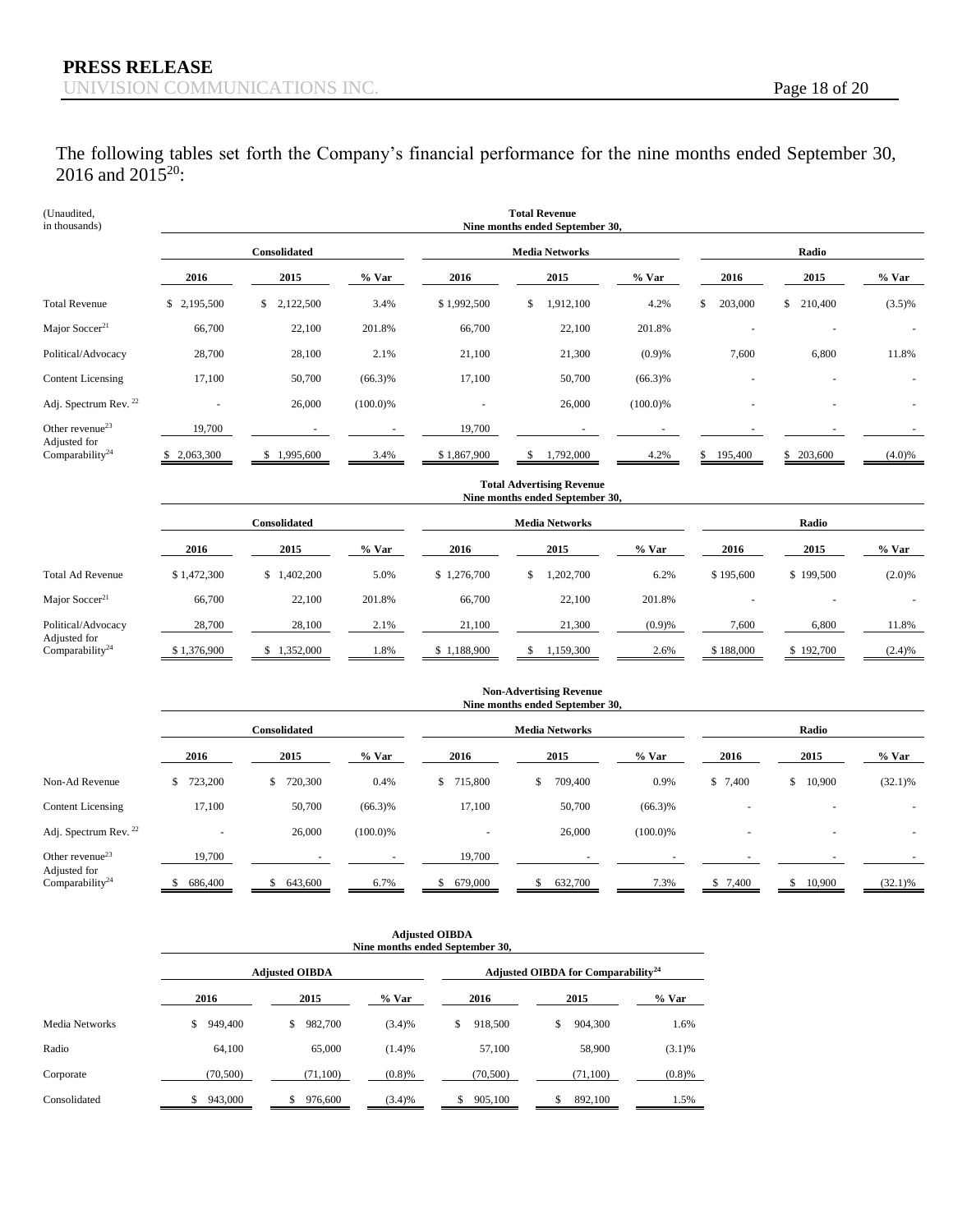| (Unaudited,<br>in thousands) | <b>Bank Credit Adjusted OIBDA</b><br>Nine months ended September 30, |               |        |  |  |  |  |  |
|------------------------------|----------------------------------------------------------------------|---------------|--------|--|--|--|--|--|
|                              | 2016                                                                 | 2015          | % Var  |  |  |  |  |  |
| Media Networks               | 969,200<br>\$                                                        | 992,600<br>\$ | (2.4)% |  |  |  |  |  |
| Radio                        | 64.100                                                               | 67,400        | (4.9)% |  |  |  |  |  |
| Corporate                    | (59,800)                                                             | (59,800)      |        |  |  |  |  |  |
| Consolidated                 | 973,500                                                              | \$1,000,200   | (2.7)% |  |  |  |  |  |

The following table sets forth the Company's Media Networks segment advertising revenue for the nine months ended September 30, 2016 and 2015:

| (Unaudited,<br>in thousands)                |                                    | <b>Total Media Networks Advertising Revenue</b><br>Nine months ended September 30, |         |                   |             |           |                |          |         |  |  |  |
|---------------------------------------------|------------------------------------|------------------------------------------------------------------------------------|---------|-------------------|-------------|-----------|----------------|----------|---------|--|--|--|
|                                             | <b>Consolidated Media Networks</b> |                                                                                    |         | <b>Television</b> |             |           | <b>Digital</b> |          |         |  |  |  |
|                                             | 2016                               | 2015                                                                               | $%$ Var | 2016              | 2015        | $%$ Var   | 2016           | 2015     | $%$ Var |  |  |  |
| <b>Total Ad Revenue</b>                     | \$1,276,700                        | \$1,202,700                                                                        | 6.2%    | \$1,201,000       | \$1,155,500 | 3.9%      | \$75,700       | \$47,200 | 60.4%   |  |  |  |
| Major Soccer <sup>21</sup>                  | 66,700                             | 22,100                                                                             | 201.8%  | 60,000            | 20,300      | 195.6%    | 6.700          | 1,800    | 272.2%  |  |  |  |
| Political Advocacy                          | 21,100                             | 21,300                                                                             | (0.9)%  | 18,900            | 20,100      | $(6.0)\%$ | 2,200          | 1,200    | 83.3%   |  |  |  |
| Adjusted for<br>Comparability <sup>24</sup> | \$1,188,900                        | \$1,159,300                                                                        | 2.6%    | \$1,122,100       | \$1,115,100 | 0.6%      | \$66,800       | \$44,200 | 51.1%   |  |  |  |

 $11$  Loss on extinguishment of debt is a result of the Company's refinancing transactions.

 $12$  Loss on equity method investments relates primarily to El Rey in 2016 and primarily to El Rey and Fusion in 2015.

 $13$  For the three and nine months ended September 30, 2016, the Company recorded a gain associated with acquiring all of its former joint venture partner's interest in Fusion, acquisition costs, a gain on an investment disposition, and accounts receivable facility costs. For the three and nine months ended September 30, 2015, other relates primarily to an asset write-down and accounts receivable facility costs.

<sup>14</sup> During the three months ended September 30, 2016, the Company recorded a non-cash impairment loss of \$199.5 million, which includes \$194.7 million in the Radio segment and \$4.8 million in the Media Networks segment. In the Radio segment, the Company recorded \$192.6 million related to the write-down of broadcast licenses and \$2.1 million related to the write-down of a trade name. In the Media Networks segment, the Company recorded \$4.3 million related to the write-down of program rights and \$0.5 million related to the write-down of property held for sale. During the nine months ended September 30, 2016, the Company recorded a non-cash impairment loss of \$201.0 million which includes \$194.7 million in the Radio segment and \$6.3 million in the Media networks segment. In the Radio segment, the Company recorded \$192.6 million related to the writedown of broadcast licenses and \$2.1 million related to the write-down of a trade name. In the Media Networks segment, the Company recorded \$5.8 million related to the write-down of program rights and \$0.5 million related to the write-down of property held for sale. During the three months ended September 30, 2015, the Company recorded a non-cash impairment loss of \$19.5 million in the Media Networks segment related to the write-down of program rights. During the nine months ended September 30, 2015, the Company recorded a non-cash impairment loss of \$86.2 million, which included \$54.1 million in the Radio segment and \$32.1 million in the Media Networks segment. In the Radio segment, the Company recorded \$47.7 million related to the write-down of broadcast licenses, \$4.0 million related to the write-down of a trade name and \$2.4 million related to the write-down of property held for sale. In the Media Networks segment, the Company recorded \$25.4 million related to the write-down of program rights, \$6.5 million related to the write-down of property held for sale, and \$0.2 million related to the write-down of tangible assets. <sup>15</sup> Restructuring, severance and related charges primarily relate to broad-based cost-saving initiatives and severance charges.

<sup>16</sup> Share based compensation relates to employee equity awards.

<sup>17</sup> Other adjustments to operating income (loss) primarily relates to gains and losses on asset dispositions and letter of credit fees.

<sup>18</sup> Under the Company's credit agreement governing the Company's senior secured credit facilities and indentures governing the Company's senior notes, Bank Credit Adjusted OIBDA permits the add-back and/or deduction, as applicable, for specified business optimization expenses, income (loss) from equity investments in entities, the results of which are consolidated in the Company's operating income (loss), that are not treated as subsidiaries, and from subsidiaries designated as unrestricted subsidiaries, in each case under such credit facilities and indentures and certain other expenses. "Business optimization expense" includes legal, consulting and advisory fees. "Unrestricted Subsidiaries" are several wholly-owned early stage ventures. The amounts for subsidiaries designated as unrestricted subsidiaries and certain entities that are not treated as subsidiaries under the Company's senior secured credit facilities and indentures governing the Company's senior notes above represent the residual elimination after the other permitted exclusions from Bank Credit Adjusted OIBDA. The Company may redesignate unrestricted subsidiaries as restricted